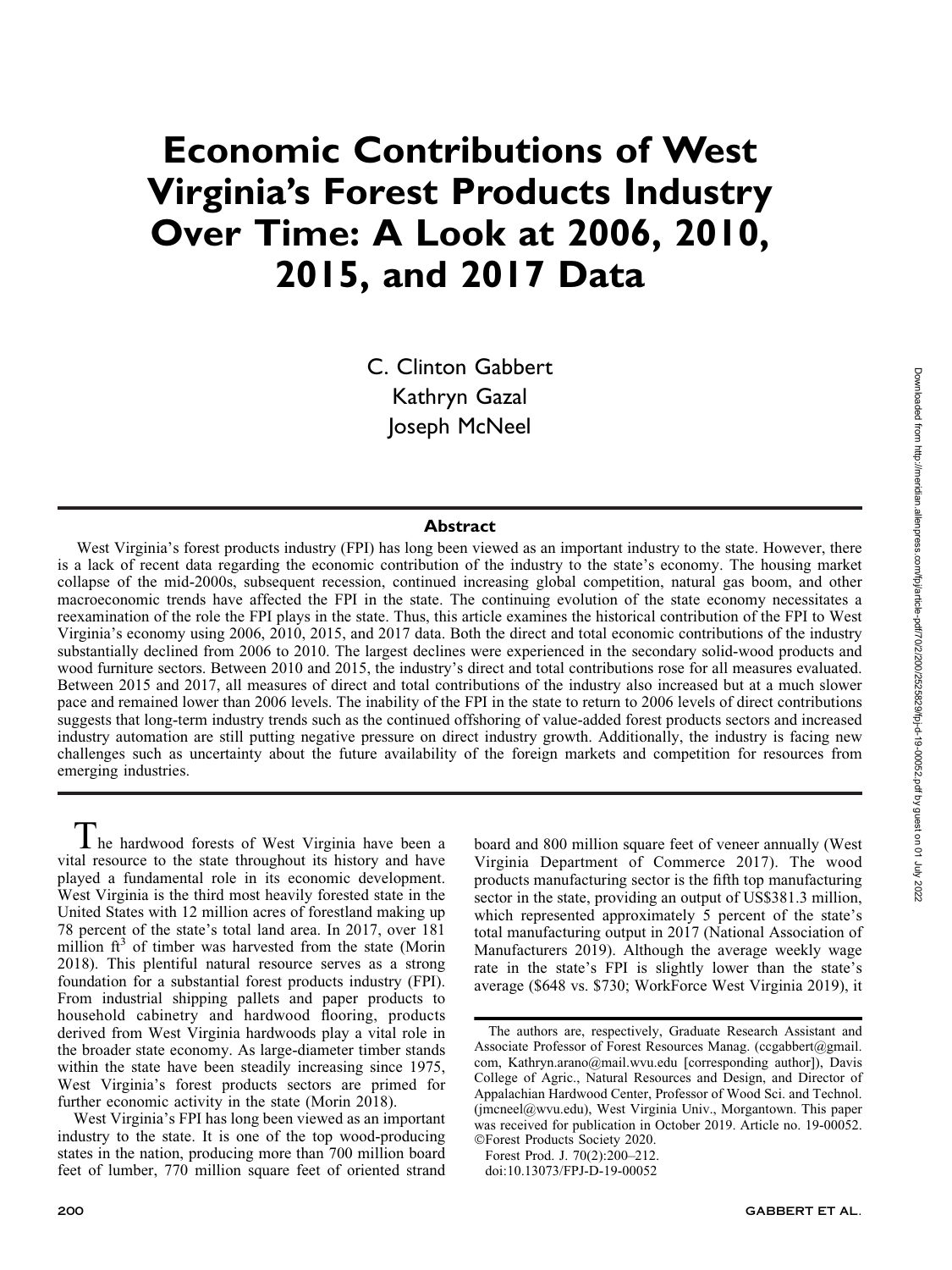is the only natural resource industry that provides jobs in all of West Virginia's 55 counties. Compared with other natural-resource-based industries in the state, the FPI plays a much larger role in the state economy than agriculture, fishing, or hunting. Agriculture contributes about \$1 billion to the state economy (National Crop Insurance Services 2016) while hunting and fishing each have a \$500 million total economic impact (Moran 2015, American Sportfishing Association 2019), compared with FPI's \$2.2 billion economic contribution in 2017.

Over the previous decade, assessments of the economic contribution of forestry-related industries across the country have become increasingly prevalent. The information gained from these analyses is often used to advocate for the industry and as a resource for policymakers, industry decision makers, and others. Forest economists in the US South have taken the lead in the assessment of the economic contribution of forest products industries with several region-wide studies (e.g., Hodges et al. 2011, Dahal et al. 2013, Brandeis and Hodges 2015). In recent years, additional efforts have been made to standardize the methods and approaches used in economic analyses of forest product industries, particularly in the methods used with regard to the economic modeling system Impact Analysis for Planning (IMPLAN; Watson et al. 2007, Henderson et al. 2017, Joshi et al. 2017, Parajuli et al. 2018). Pelkki and Sherman (2020) applied this standardized methodology in conducting the most recent analysis in forestry's economic contribution in the United States. Specifically, they looked at all 50 states (and the District of Columbia) and ranked them according to forestry's absolute contributions as well as a percentage of the state's total economy.

As other states with substantive forestry industries regularly perform such research, West Virginia has not kept pace with this trend. In fact, since 2009, analyses have been conducted on a nearly annual basis for two of the states that border West Virginia: Virginia and Kentucky (e.g., Rephann 2017, Stringer et al. 2018). In contrast, the last examination of the contribution of West Virginia's FPI was released in 2005. It was estimated that, in 2005, the industry supported nearly 30,000 jobs and \$4 billion in output annually (Childs 2005). Many states have comparable figures for recent years, but West Virginia does not have any up-to-date quantitative measure of what portion of the state economy is supported by its forestry industry.

Certainly, much has changed since 2005. The US housing market collapse of 2006 and the economic recession that followed had severe implications for the US FPI. Mill closures and job losses were witnessed across the country, including in West Virginia. A 2011 study of the northern US FPI estimated that, between 2006 and 2010, total employment in the three major sectors of the forest-related industry fell by approximately 28 percent, or 194,000 jobs (Woodall et al. 2011). The same study found that employment in West Virginia's wood-product manufacturing sector as a percentage of overall manufacturing employment fell by nearly 8 percent over that same time. A corresponding study examining the US South found that the region's three primary forestry sectors lost 110,000 jobs between 2005 and 2009 (Hodges et al. 2011). Somewhat narrower in focus, an examination of eastern US hardwood lumber production estimated that by 2009, domestic hardwood lumber consumption declined by 43 percent from peak levels just

10 years prior (Luppold and Bumgardner 2016). The effects of the housing market collapse have also overshadowed longer term trends in the US FPI, such as the continued offshoring of wood furniture manufacturing that began in earnest in the early 2000s. Simultaneously, lower domestic demand for hardwood lumber has resulted in an increasing reliance on exports of wood products to foreign markets (Luppold and Bumgardner 2016). In more recent years, the boom in Marcellus shale drilling in the hardwood regions of the United States that began in 2007 has also affected forest sector employment. For example, Grushecky and Wang (2013) found a decrease in logging jobs in the top four counties in West Virginia involved in Marcellus shale drilling between 2009 and 2012.

Clearly, the FPI in the United States has undergone significant changes over the past two decades. The housing market collapse, subsequent recession, continued increasing global competition, natural gas boom, and other macroeconomic trends call for a reexamination of the role the FPI plays in the West Virginia economy. Traditionally, industries vital to the state have witnessed high levels of volatility in recent years, which has prompted increasing calls for economic diversification throughout the state. The continuing evolution of the state economy necessitates a reexamination of the role the FPI plays in the state. Thus, this article examines the historical contribution of the FPI in West Virginia. This historical analysis will give much needed information that has been missing since the last major state report released in 2005 and will illustrate how the industry economic contribution has changed over time. Analyzing the industry's contribution over time is helpful in understanding important industry trends (Dahal et al. 2013). Years in the analysis have been chosen to illustrate the effects of the US housing collapse and subsequent recession. These results, paired with the results from the most current data, will illustrate the historical performance of the state's FPI and whether it has returned to prerecession levels of economic activity. Overall, the results of such an examination will provide much needed information to policymakers, forest industry stakeholders, private forest landowners, and others to address the critical economic issues being faced by the industry (Dahal et al. 2013). Making this information available can only serve to benefit the industry and the health of the broader state economy.

### Methodology

### Economic contribution analysis and IMPLAN

We used the IMPLAN economic modeling software for all economic contribution analysis performed. Through the construction of unique input–output economic models, IMPLAN allows for estimation of the impact or contribution of potential, foregone, or existing economic activities in a user-defined region. The strength of the IMPLAN software lies in the ability of the user to customize the model construction as they see fit. Model customization is done through IMPLAN data set selection, the modeling approach with which the regional purchasing coefficients are constructed, and the customization of the Social Accounting Matrix (SAM) that underlies the input–output model. The SAM is an input–output matrix that represents the market (interindustry) relationships that exist in an economy as well as the nonmarket (institutional) relationships that are present (Cheney 2018a). The inclusion of institutions allows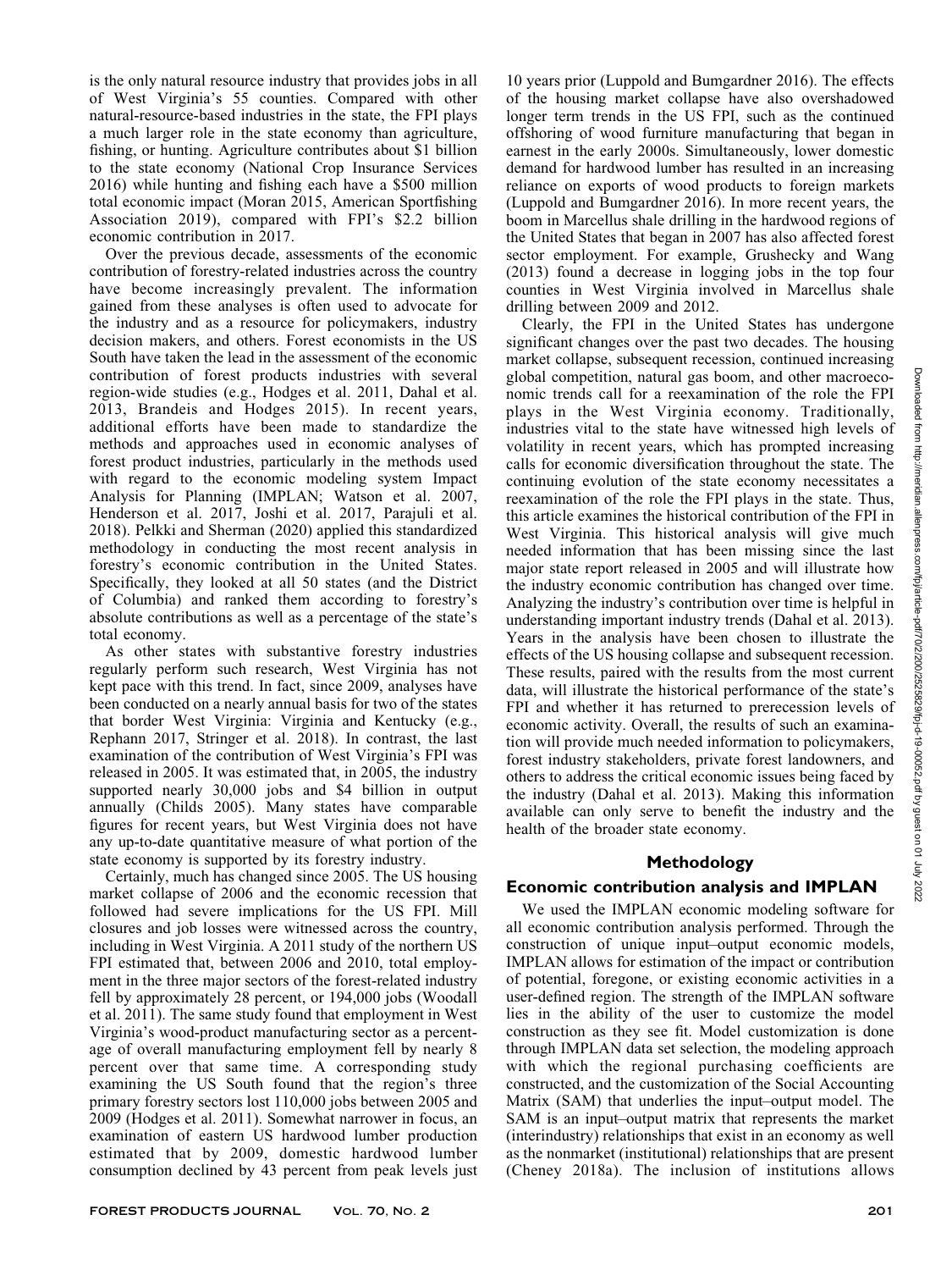IMPLAN to not only account for the economic activity caused by interindustry activity, but also that caused by institutional (e.g., household or governmental) spending. Once the custom model is built in IMPLAN, the user then defines the industry of study. Users can choose any number of 536 individual IMPLAN sectors with which to define their industry. Each IMPLAN sector corresponds with one or more North American Industrial Classification System (NAICS) sectors (Cheney 2018b). When defining the industry to be analyzed, the user may aggregate sectors in order to build the industry because they understand it exists in their region. IMPLAN is then able to model the combined economic effects of the industry as well as the effects of the individual component sectors.

When using IMPLAN to conduct economic contribution analysis, steps must be taken to differentiate the analysis from that of an economic impact analysis. Using economic impact analysis methods to estimate economic contribution will result in an overestimation of the economic reality through the double-counting of portions of the industry's contributions (Henderson et al. 2017). There are two generally accepted methods for accomplishing an economic contribution analysis, but this study implements the matrixinversion method of discounting IMPLAN activity inputs. Detailed in Parajuli et al. (2018) and Henderson and Evans (2017), this method (referred to as Method 2) is external to the IMPLAN software itself and involves downwardly adjusting sector activity inputs (entered as industry sales) before the IMPLAN software models the effects of the activities. We accomplished adjustments to the IMPLAN inputs through obtaining the IMPLAN SAM output multipliers associated with the sectors of interest in order to create a miniature Leontief Inverse,  $(I - A)^{-1}$ , where I is an identity matrix, and  $A$  is the input–output coefficients matrix. By inverting this, we arrive at  $(I - A)$ , which is then multiplied by the estimated existing industry output to arrive at the downwardly adjusted inputs for the sectors. This downward adjustment of IMPLAN inputs ensured that the resulting total effects of the sectors of interest did not exceed that which was currently estimated to have existed (Henderson and Evans 2017, Parajuli et al. 2018). This method also, however, requires the reported IMPLAN results to be adjusted by replacing the direct effects with original input values (Parajuli et al. 2018).

IMPLAN reports results of economic contribution analyses in a number of economic measures by direct, indirect, and induced effects. In terms of economic contribution analyses, direct effects are those contributions that are made through the primary industry of study's operations in order to meet final demand for its output. Indirect effects are those contributions that arise through interindustry activity that occurs as secondary industries respond to the demand for inputs by the primary industry's operations. Induced effects are those contributions that arise from the spending of personal income by the employees and proprietors of businesses within the primary and secondary industries. The sum of these effects, therefore, makes up the total contribution, or the gross change in a region's economy that can be attributed to the primary industry of study. The relationship between the primary industry's direct effects and its total effects can be illustrated through a SAM multiplier value, which is calculated by dividing the total effects of an industry by its direct effects. Type SAM multipliers are a representation of the magnitude of the

''ripple effects'' that are created through the broader economy by the direct industry activity. They take into account the direct, indirect, and induced effects of an industry's operations. IMPLAN reports direct, indirect, and induced effects for the following measures of industryspecific economic activity:

- Employment: The number of full and part time jobs.
- Employee compensation: The total payroll cost of wage and salary to the employer.
- Output: The value of industry production, or industry sales.
- Value added: The difference between an industry's output and the cost of its intermediate inputs. This consists of employee compensation, proprietor income, indirect business taxes, and other property type income.

It must be noted that when using Output as a measure of economic activity, it double-counts because the Output of an industry requires Output from other industries. Output overstates the amount of additional or new activity because it counts products used as intermediate inputs more than once (US Department of Agriculture Natural Resources Conservation Service 2014). Thus, although this is an essential measure to study and understand the interrelationships of the industries that underlie the overall economy, it may not be a good stand-alone indicator of the overall contribution of an industry or sector (Clouse 2019).

## Analyses

We obtained IMPLAN Pro version 3.1 software and statelevel data sets for West Virginia for the years 2006, 2010, 2015, and 2017. The 2006 and 2010 data sets had been updated by IMPLAN to reflect the 536-sector sectoring, which was implemented in 2013. These updated data sets produced results that were directly comparable with those derived from the 2015 and 2017 data sets. These updated data sets also allowed for IMPLAN models to be built through the trade-flows approach.

The institutions of state and local governments were made endogenous to the model because any tax revenues received by state or local governments are to be spent within the regional (state) economy. The West Virginia FPI was defined as seven individual major forest products sectors: (1) forestry; (2) logging; (3) primary solid-wood products; (4) secondary solid-wood products; (5) wood furniture; (6) pulp, paper, and paperboard; and (7) secondary paperboard and other paper products (Table 1). These sectors were created in IMPLAN through the aggregation of 31 individual IMPLAN sectors and applied consistently to all analyses. For some analyses, the regions of study did not experience activity in all 31 FPI sectors. In these instances, although the sectors were technically included in defining the FPI, they were in effect not included in the analyses. In selecting these sectors, we gave consideration to the recommendations found in Joshi et al. (2017).

We included IMPLAN sectors 19, 47, 372, and 376 in the analyses as partial sectors. For sectors 19, 372, and 376, we used NAICS data to decrease input values in order to only account for the portion of the sectors that are forestryrelated. IMPLAN sector 19 is listed as ''Support activities for agriculture and forestry'' and has eight six-digit NAICS codes associated with it. Through the use of Bureau of Labor Statistics employment data associated with those NAICS codes for the state for each year, a percentage value was calculated by which to decrease input values for sector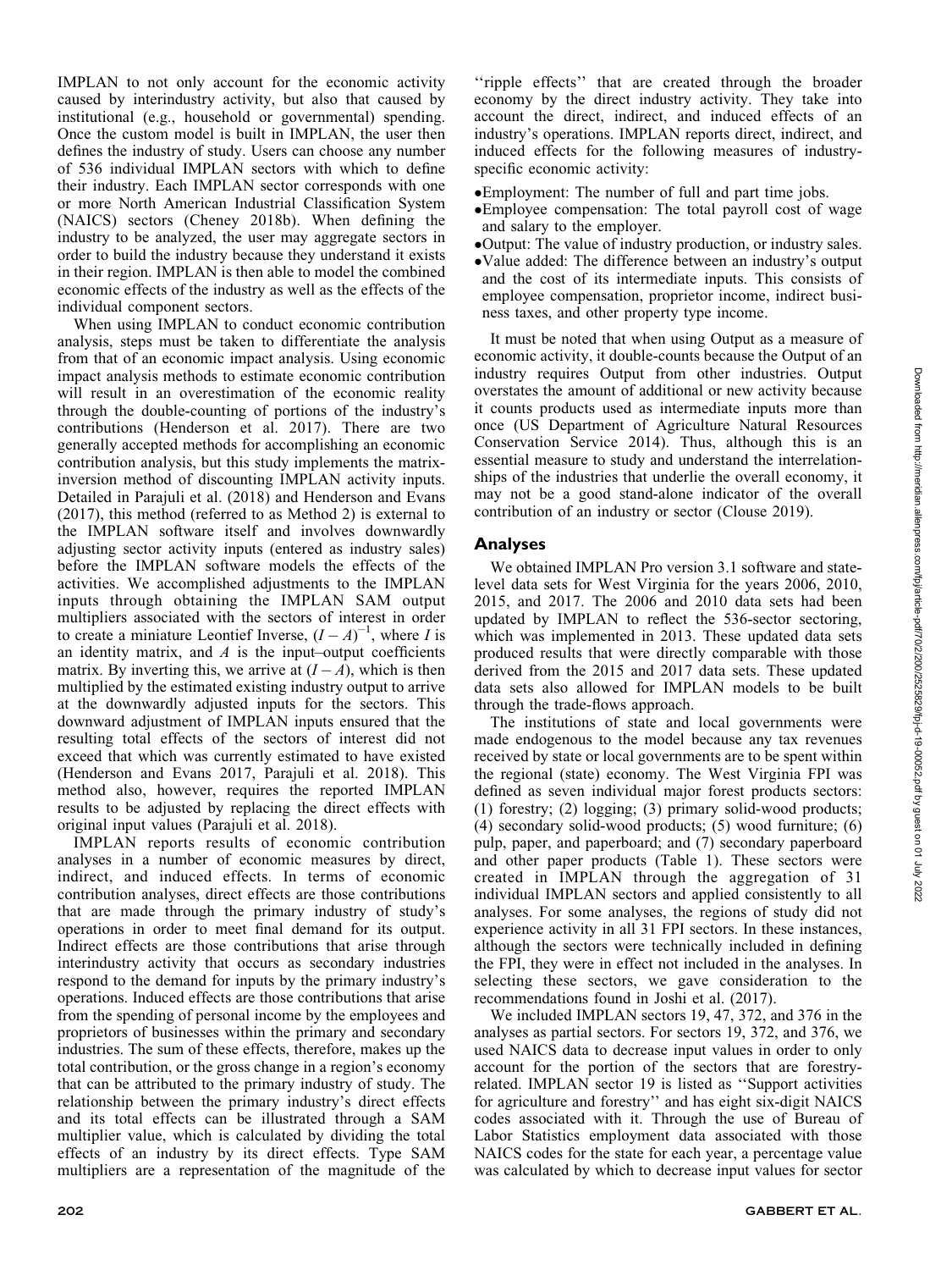| FPI model sectors                                       | IMPLAN sectors <sup>a</sup>                                                                                                                                                                                                                                                                                                                                     |
|---------------------------------------------------------|-----------------------------------------------------------------------------------------------------------------------------------------------------------------------------------------------------------------------------------------------------------------------------------------------------------------------------------------------------------------|
| 1. Forestry $(F)$                                       | $(15)$ Forestry, forest products, and timber tract prod.; $(19*)$ Support activities for<br>forestry                                                                                                                                                                                                                                                            |
| 2. Logging $(L)$                                        | $(16)$ Commercial logging                                                                                                                                                                                                                                                                                                                                       |
| 3. Primary solid-wood products (PSWP)                   | $(47*)$ Electric power generation—Biomass; $(134)$ Sawmills; $(135)$ Wood preservation;<br>(136) Veneer and plywood mfg.; (138) Reconstituted wood product mfg.                                                                                                                                                                                                 |
| 4. Secondary solid-wood products (SSWP)                 | $(137)$ Engineered wood member and truss mfg.; $(139)$ Wood windows and doors mfg.;<br>(140) Cut stock, resawing lumber, and planing; (141) Other millwork, including<br>flooring; (142) Wood container and pallet mfg.; (143) Manufactured home (mobile<br>home) mfg.; (144) All other miscellaneous wood product mfg.                                         |
| 5. Wood furniture (WF)                                  | (368) Wood kitchen cabinet and countertop mfg.; (369) Upholstered household<br>furniture mfg.; $(370)$ Nonupholstered wood household furniture mfg.; $(372^*)$<br>Institutional wood furniture mfg.; $(373)$ Wood office furniture mfg.; $(374)$ Custom<br>architectural woodwork and millwork mfg.; $(376*)$ Showcase, partition, shelving,<br>and locker mfg. |
| 6. Pulp, paper, and paperboard (PPP)                    | $(146)$ Pulp mills; $(147)$ Paper mills; $(148)$ Paperboard mills.                                                                                                                                                                                                                                                                                              |
| 7. Secondary paperboard and other paper products (SPOP) | $(149)$ Paperboard container mfg.; $(150)$ Paper bag and coated and treated paper mfg.;<br>$(151)$ Stationary product mfg.; $(152)$ Sanitary paper product mfg.; $(153)$ All other<br>converted paper product mfg.                                                                                                                                              |

 $a^*$  = partial sector inclusion.

19 so as to only account for the portion of the sector that is forestry-related. IMPLAN sector 19 corresponds with NAICS code 115 (''Agriculture and forestry support activities''), which contains three lower, more detailed NAICS codes. Only one of the codes (1153) is forestryrelated: ''Support activities for forestry.'' The percentages of statewide employment that corresponded to NAIC 1153 were 65, 58, 63, and 68 percent for 2006, 2010, 2015, and 2017, respectively. Sector 19 was therefore downwardly adjusted using these percentages. For Sectors 372 and 376, a similar approach was taken by using NAICS data to find the proportion of employment in sectors that were considered wood-based and nonwood-based. However, there was no employment in the nonwood-based sectors; therefore, Sectors 372 and 376 are treated, essentially, as full sectors. Similarly, US Energy Information Agency data was used to discount Sector 47 values to only account for the biomassgenerated electric power that was produced through wood biomass. However, in the only year for which there was reported economic activity in the sector (2006), the Energy Information Agency reported no electrical generation produced with woody biomass. Therefore, sector activity could not be attributed to the FPI and the sector was not included in any of the analyses.

For the years 2006, 2010, 2015, and 2017, the economic contributions of the seven major individual forest products sectors were measured, as well as the combined contribution of the industry as a whole. All dollar values were adjusted for inflation to 2017 constant US dollars using the appropriate output and gross domestic product inflator values derived from IMPLAN. Industry contributions were reported in terms of output, employment, employee compensation, and value added.

## **Results**

## The West Virginia FPI

The economic contributions of the West Virginia FPI as a whole are presented in Table 2. The changes in contribution of the industry as a whole over the years evaluated illustrate, contributions from 2006 to 2010. Between these years, the direct contributions of the industry declined by no less than 35 percent for all measures. The decline in West Virginia FPI direct contributions in terms of employment equated to 5,337 lost jobs, or 0.6 percent of the total state employment in 2006. West Virginia FPI direct value added saw an even more dramatic decrease of 41.9 percent from 2006 to 2010, which equated to a loss of \$376 million, or 0.5 percent of 2006 gross state product. Total contributions also declined for all measures but at a much lower rate. However, compared with the state, the FPI experienced more decline in terms of value added and employment, which indicates that it was more severely affected by the recession during this period. The total contribution of the FPI to the state total values changed from 1.9 to 1.3 percent for value added and from 2.3 to 1.8 percent for employment. This decline in the percentage of FPI contribution is also illustrated by the increase in state value added and employment with a simultaneous decrease in both measures for the FPI. Although losses were also experienced in indirect contributions of the industry, some of those losses were offset by gains in induced contribution. By every measure, induced contributions increased from 2006 to 2010. This is reflected in the growth of the associated multipliers for all measures. The growth in induced contributions implies that, although the industry witnessed considerable losses over these years, the proprietors and employees of firms within the FPI and those firms affected by FPI economic activity spent more of their income within the state. A growth in induced contribution for many industries is an indication of a generally more vibrant state economy, but the fact that the growth in induced contributions is at a higher rate than indirect contributions during this period points to the domestic spending of FPI (and sectors doing business with the FPI) employees and proprietors.

firstly, the immense decreases in the overall industry's

Between 2010 and 2015, the West Virginia FPI started to experience considerable improvement. Industry output saw the greatest relative increases between these years in terms of both direct (19%) and total contributions (23%), reaching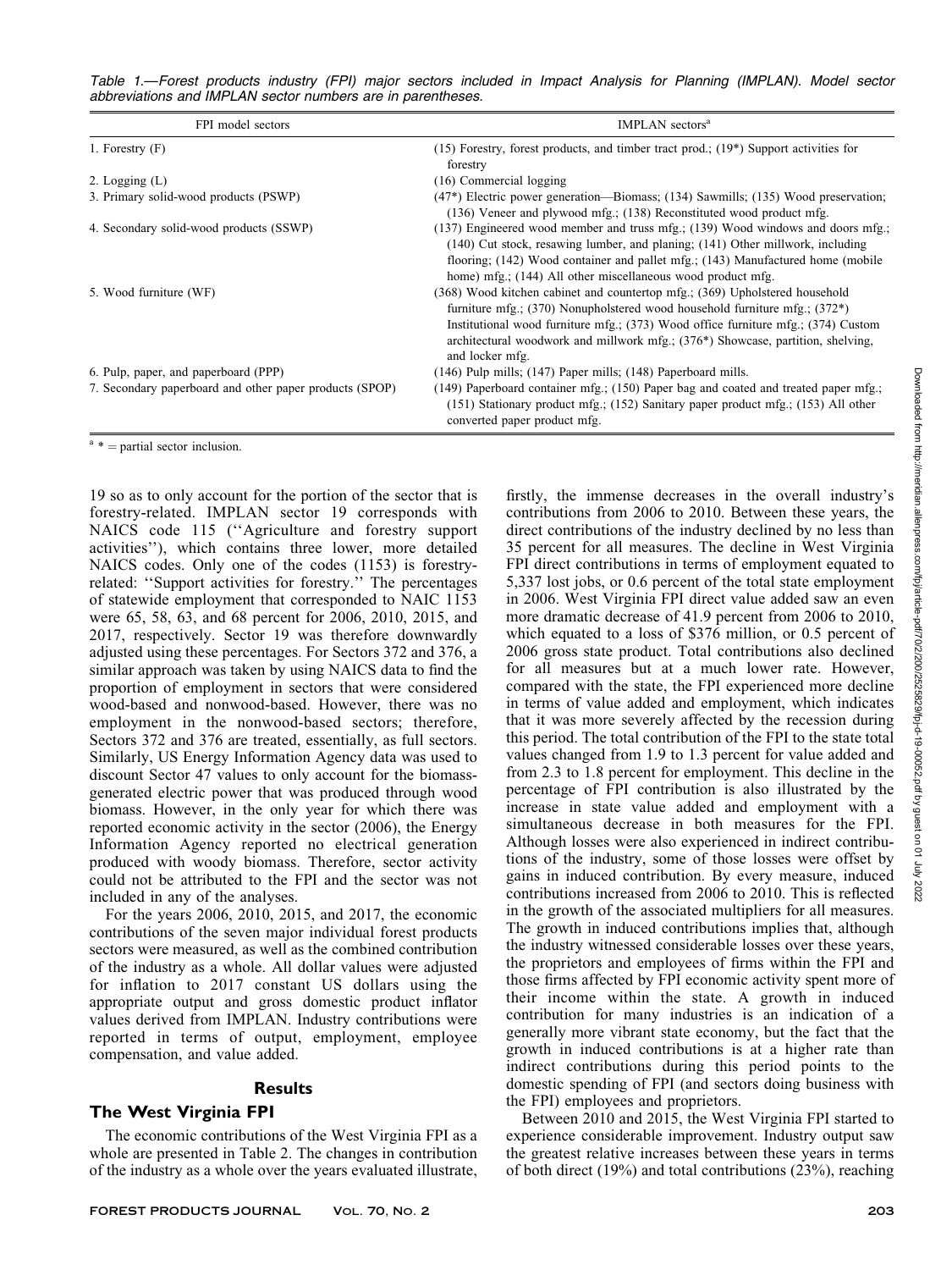Table 2.—The economic contribution of the West Virginia forest products industry (FPI) and associated Social Accounting Matrix (SAM) multipliers for 2006, 2010, 2015, and 2017. Dollar amounts reported in 2017 US dollars.

| Contribution type           | 2006     | 2010     | 2015     | 2017     |
|-----------------------------|----------|----------|----------|----------|
| <b>Direct</b>               |          |          |          |          |
| Output (\$MM)               | 2,800.0  | 1,788.8  | 2,122.8  | 2,218.7  |
| Employment                  | 15,018   | 9,681    | 10,175   | 10,198   |
| Value added (\$MM)          | 897.8    | 521.8    | 554.6    | 750.5    |
| Employee                    |          |          |          |          |
| compensation                |          |          |          |          |
| (SMM)                       | 621.5    | 395.1    | 389.3    | 404.5    |
| Indirect                    |          |          |          |          |
| Output (\$MM)               | 862.4    | 660.4    | 824.8    | 856.9    |
| Employment                  | 5,632    | 5,059    | 6,074    | 5,025    |
| Value added (\$MM)          | 361.4    | 307.9    | 371.1    | 460.0    |
| Employee                    |          |          |          |          |
| compensation                |          |          |          |          |
| (SMM)                       | 192.9    | 164.9    | 204.7    | 197.6    |
| Induced                     |          |          |          |          |
| Output (\$MM)               | 411.8    | 427.4    | 562.1    | 638.2    |
| Employment                  | 3,030    | 3,547    | 4,797    | 5,447    |
| Value added (\$MM)          | 231.5    | 257.4    | 331.5    | 382.0    |
| Employee                    |          |          |          |          |
| compensation                |          |          |          |          |
| (SMM)                       | 106.3    | 128.9    | 173.3    | 203.1    |
| Total                       |          |          |          |          |
| Output (\$MM)               | 3,654.5  | 2,644.0  | 3,241.9  | 3,406.8  |
| Employment                  | 20,745   | 16,608   | 19,029   | 19,219   |
| Value added (\$MM)          | 1,330.1  | 999.9    | 1,166.2  | 1,429.9  |
| Employee                    |          |          |          |          |
| compensation                |          |          |          |          |
| (SMM)                       | 836.7    | 640.9    | 716.0    | 764.4    |
| <b>Type SAM multipliers</b> |          |          |          |          |
| Output                      | 1.31     | 1.48     | 1.53     | 1.54     |
| Employment                  | 1.38     | 1.72     | 1.87     | 1.88     |
| Value added                 | 1.48     | 1.92     | 2.10     | 1.91     |
| Employee                    |          |          |          |          |
| compensation                | 1.35     | 1.62     | 1.84     | 1.89     |
| <b>Statewide gross</b>      |          |          |          |          |
| regional                    |          |          |          |          |
| product                     | 70,852.9 | 77,155.0 | 74,810.6 | 78,481.4 |
| % total FPI                 | 1.9      | 1.3      | 1.6      | 1.8      |
| Statewide                   |          |          |          |          |
| employment                  | 912,431  | 900,480  | 912,826  | 894,439  |
| % total FPI                 | 2.3      | 1.8      | 2.0      | 2.1      |
|                             |          |          |          |          |

\$2.1 billion and \$3.2 billion, respectively. The number of jobs in the state supported by FPI activity grew by 2,400 over these years to reach a total of 19,029 in 2015, with 10,175 of those jobs being directly within the industry. The industry's direct contribution in terms of employment and state value added (gross state product) remained at 1.1 percent and 0.7 percent, respectively, suggesting that the industry growth over these years was on par with that of the state economy. However, in terms of total contributions made to the broader state economy over these years, the industry's share of state totals did increase from 1.8 to 2.1 percent for employment and from 1.3 to 1.6 percent for value added. This increase in the share of the FPI's contribution to the state indicates that it is performing better than the state during this period, which is illustrated by the decrease in statewide value added and employment with an increase in both for the FPI. Much of the growth in the overall industry took place in terms of indirect and induced contributions. The growth in industry indirect and induced contributions points to the industry's operation having become more highly connected with the broader economy. In the case of indirect contributions, this would mean that the FPI sourced more of its inputs from West Virginia businesses. In the case of induced contributions, it implies that industry workers and proprietors spent more of their income within the state. It could be the case that growing diversity in the broader West Virginia economy has been one of the factors contributing to this growth. Corresponding growth in SAM multipliers for the industry over these years continued, although slower when compared with increases from 2006 to 2010.

From 2015 to 2017, the FPI in West Virginia experienced continued improvement, although with limited increases in direct contribution levels in terms of output, employment, and employee compensation. The industry's direct contributions of value added grew substantially over this period, increasing by 35.3 percent. This resulted in industry direct value added accounting for 1.0 percent of the gross state product in 2017, up from 0.7 percent in 2015. The FPI's contribution in terms of total value added to the state total also grew from 1.6 to 1.8 percent. This indicates the FPI experienced larger growth in terms of value added during this period compared with the state. In terms of total employment, the contribution of the FPI to the state total employment increased from 2.0 to 2.1 percent, indicating that the industry was performing better than the state during this period. State employment experienced a decrease during this period while FPI jobs increased. Multiplier values continued to grow in 2017 but at a lower rate compared with the previous period. In 2017 the West Virginia FPI directly contributed \$2.2 billion in output, 10,198 jobs, and \$750.5 million to the gross state product. These results show that the West Virginia FPI experienced considerable change from 2006 to 2017. The industry did show improvements from 2010 to 2015 and continued to grow, albeit at a slower pace, from 2015 to 2017; however, the resulting 2017 direct contributions are still well below 2006 levels and total contributions increased only in terms of value added from 2006 to 2017.

## The major forest products sectors

The historical performance of the individual sectors of West Virginia's FPI was also evaluated. The direct, indirect, induced, and total contributions of the different sectors of the West Virginia FPI in terms of output, employment, value added, and employee compensation over time are presented in Tables 3 through 9.

Primary solid-wood products.—In 2006, the primary solid-wood products sector was the largest FPI sector in West Virginia in terms of direct and total contributions of output and value added. This sector experienced substantial losses in direct and total contributions from 2006 to 2010 but less severe than those of the overall industry. Direct value added had the largest decrease (41%) followed by direct output (29%). It should be noted that this larger decrease in value added compared with output could be attributed to the duplicative nature of output as a measure of economic activity. Just like the overall industry, this sector started to see improvements from 2010 to 2015. This sector saw significant growth in contributions from 2010 to 2015 in both direct and total contributions in all measures. However, from 2015 to 2017, the direct contributions declined slightly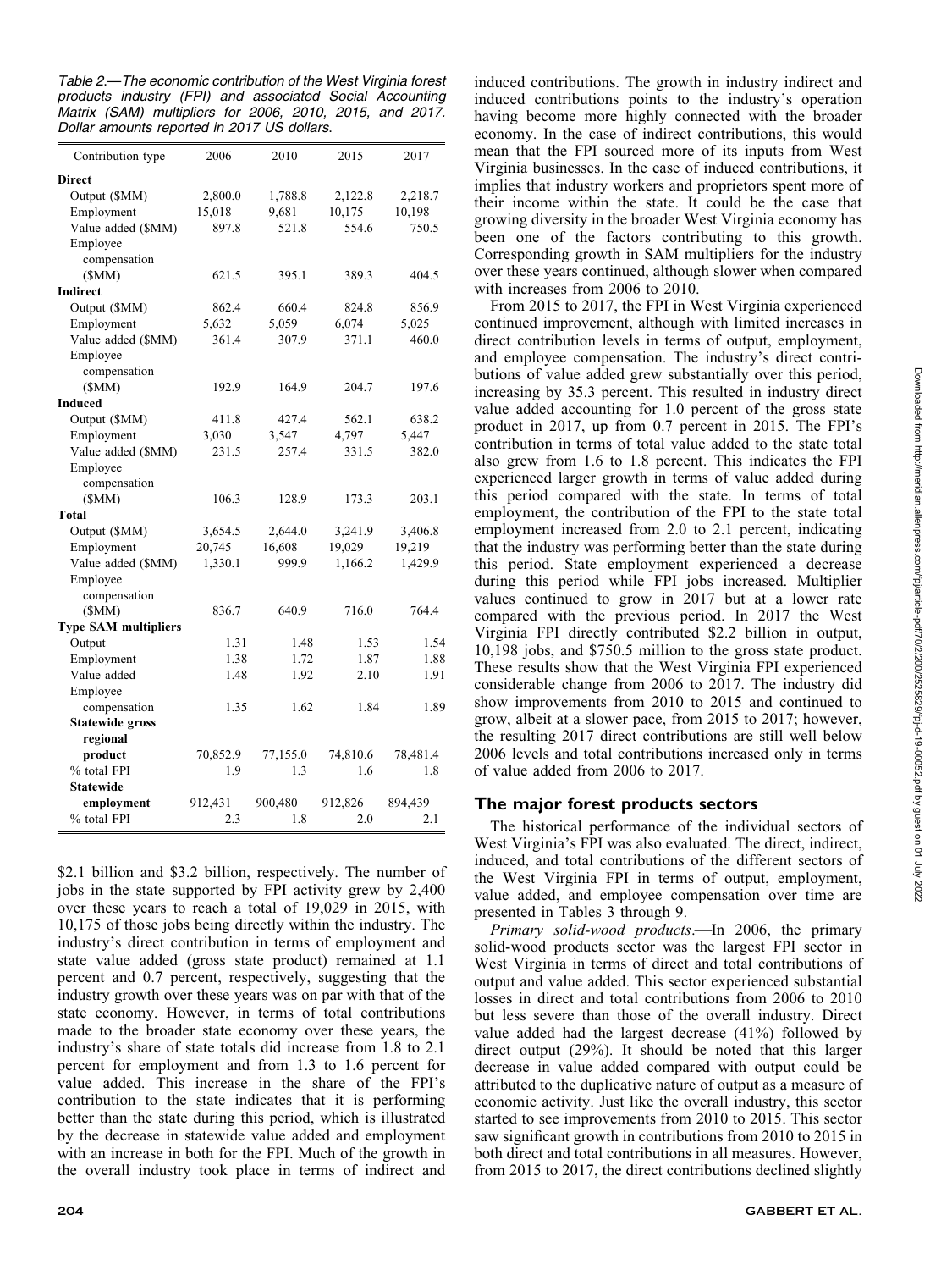Table 3.—The economic contribution of the West Virginia primary solid-wood products sector: 2006, 2010, 2015, and 2017. Dollar amounts reported in 2017 US dollars.

| Contribution type     | 2006    | 2010    | 2015    | 2017    |
|-----------------------|---------|---------|---------|---------|
| Direct                |         |         |         |         |
| Output (\$MM)         | 1,037.8 | 747.9   | 910.0   | 878.9   |
| Employment            | 4,252   | 2,990   | 3,006   | 2,836   |
| Value added (\$MM)    | 285.6   | 166.9   | 181.4   | 171.3   |
| Employee compensation |         |         |         |         |
| (SMM)                 | 209.3   | 140.2   | 130.9   | 132.3   |
| Indirect              |         |         |         |         |
| Output (\$MM)         | 479.7   | 365.2   | 459.9   | 494.2   |
| Employment            | 3,357   | 2,905   | 3,645   | 2,776   |
| Value added (\$MM)    | 207.3   | 174.1   | 212.0   | 285.7   |
| Employee compensation |         |         |         |         |
| (SMM)                 | 103.7   | 89.8    | 114.7   | 106.4   |
| Induced               |         |         |         |         |
| Output (\$MM)         | 175.2   | 189.3   | 253.8   | 263.2   |
| Employment            | 1,296   | 1,577   | 2,173   | 2,257   |
| Value added (\$MM)    | 98.8    | 114.3   | 150.1   | 158.2   |
| Employee compensation |         |         |         |         |
| (SMM)                 | 45.7    | 57.6    | 78.8    | 84.6    |
| Total                 |         |         |         |         |
| Output (\$MM)         | 1,597.0 | 1,239.2 | 1,545.9 | 1,561.2 |
| Employment            | 8,493   | 7,202   | 8,542   | 7,598   |
| Value added (\$MM)    | 566.5   | 441.8   | 529.1   | 601.3   |
| Employee compensation |         |         |         |         |
| (SMM)                 | 340.1   | 276.2   | 313.4   | 311.9   |
|                       |         |         |         |         |

for all measures. In terms of total contribution, output and value added continued to increase, much like the industry as a whole; however, employment decreased by 11 percent or about 944 jobs. In terms of the sector's size relative to the total FPI, the sector remained the industry's largest contributor of direct and total output, employment, and value added. In 2017, the sector's total output was \$1.56 billion, or 46 percent of the FPI's total output, and total value added was \$601.3 million, or 42 percent of the FPI's

Table 4.—The economic contribution of the West Virginia secondary solid-wood products sector: 2006, 2010, 2015, and 2017. Dollar amounts reported in 2017 US dollars.

| Contribution type            | 2006    | 2010  | 2015  | 2017  |
|------------------------------|---------|-------|-------|-------|
| Direct                       |         |       |       |       |
| Output (\$MM)                | 853.1   | 436.1 | 548.1 | 512.7 |
| Employment                   | 4,792   | 2,721 | 2,747 | 2,613 |
| Value added (\$MM)           | 292.3   | 140.2 | 169.8 | 152.8 |
| Employee compensation (\$MM) | 213.6   | 120.5 | 120.9 | 120.3 |
| Indirect                     |         |       |       |       |
| Output (\$MM)                | 290.2   | 177.4 | 227.6 | 231.9 |
| Employment                   | 1,763   | 1,181 | 1,459 | 1,299 |
| Value added (\$MM)           | 116.9   | 78.6  | 97.1  | 111.6 |
| Employee compensation (\$MM) | 68.2    | 45.5  | 56.1  | 55.6  |
| Induced                      |         |       |       |       |
| Output (\$MM)                | 146.7   | 125.9 | 170.1 | 169.0 |
| Employment                   | 1,075   | 1,040 | 1,448 | 1,438 |
| Value added (\$MM)           | 82.3    | 75.6  | 100.1 | 100.9 |
| Employee compensation (\$MM) | 37.5    | 37.6  | 52.1  | 53.5  |
| Total                        |         |       |       |       |
| Output (\$MM)                | 1,274.5 | 734.5 | 939.1 | 907.0 |
| Employment                   | 7,544   | 4,912 | 5,621 | 5,316 |
| Value added (\$MM)           | 486.2   | 292.9 | 364.8 | 363.4 |
| Employee compensation (\$MM) | 315.9   | 202.4 | 227.8 | 228.1 |

Table 5.—The economic contribution of the West Virginia wood furniture products sector: 2006, 2010, 2015, and 2017. Dollar amounts reported in 2017 US dollars.

| Contribution type            | 2006  | 2010  | 2015  | 2017  |
|------------------------------|-------|-------|-------|-------|
| Direct                       |       |       |       |       |
| Output (\$MM)                | 271.1 | 134.4 | 166.2 | 186.3 |
| Employment                   | 2,224 | 1,302 | 1,408 | 1,527 |
| Value added (\$MM)           | 112.0 | 59.5  | 48.1  | 49.5  |
| Employee compensation (\$MM) | 90.1  | 54.5  | 55.5  | 66.2  |
| Indirect                     |       |       |       |       |
| Output (\$MM)                | 59.0  | 37.1  | 51.6  | 62.5  |
| Employment                   | 371   | 257   | 336   | 394   |
| Value added (\$MM)           | 25.5  | 17.8  | 23.5  | 30.4  |
| Employee compensation (\$MM) | 14.5  | 9.9   | 13.4  | 16.4  |
| Induced                      |       |       |       |       |
| Output (\$MM)                | 53.2  | 48.0  | 62.2  | 70.9  |
| Employment                   | 387   | 394   | 525   | 599   |
| Value added (\$MM)           | 29.7  | 28.7  | 36.4  | 42.1  |
| Employee compensation (\$MM) | 13.5  | 14.2  | 18.8  | 22.2  |
| Total                        |       |       |       |       |
| Output (\$MM)                | 383.2 | 219.5 | 279.8 | 319.7 |
| Employment                   | 2,982 | 1,953 | 2,270 | 2,519 |
| Value added (\$MM)           | 167.2 | 106.0 | 107.9 | 122.0 |
| Employee compensation (\$MM) | 118.0 | 78.5  | 87.6  | 104.7 |

total value added. Total employment made up just under 40 percent of the FPI's total employment, or 7,598 jobs.

Secondary solid-wood products.—Many of the largest losses within the West Virginia FPI between 2006 and 2010 took place in the secondary solid-wood products sector. Direct contribution in terms of value added had the largest percentage decrease from 2006 to 2010 totaling \$152.1 million, or 52 percent of 2006 levels. Similarly, direct output fell by 48.9 percent and direct employment fell by 43.2 percent. The losses in this sector were the largest in absolute terms between these years by all measures of direct and total contribution. The loss in value-added woodproduct manufacturing likely affected the broader state FPI

Table 6.—The economic contribution of the West Virginia logging sector: 2006, 2010, 2015, and 2017. Dollar amounts reported in 2017 US dollars.

| Contribution type            | 2006  | 2010  | 2015  | 2017  |
|------------------------------|-------|-------|-------|-------|
| Direct                       |       |       |       |       |
| Output (\$MM)                | 248.7 | 143.1 | 145.3 | 354.3 |
| Employment                   | 2,419 | 1,493 | 1,940 | 1,919 |
| Value added (\$MM)           | 126.9 | 81.1  | 80.7  | 312.2 |
| Employee compensation (\$MM) | 49.7  | 32.2  | 39.1  | 36.3  |
| Indirect                     |       |       |       |       |
| Output (\$MM)                | 50.0  | 40.7  | 35.5  | 19.3  |
| Employment                   | 647   | 1,161 | 947   | 453   |
| Value added (\$MM)           | 21.7  | 21.2  | 16.7  | 10.8  |
| Employee compensation (\$MM) | 9.3   | 9.4   | 7.3   | 5.5   |
| Induced                      |       |       |       |       |
| Output (\$MM)                | 60.9  | 65.8  | 74.8  | 138.1 |
| Employment                   | 454   | 548   | 636   | 1,173 |
| Value added (\$MM)           | 34.5  | 39.6  | 44.0  | 82.3  |
| Employee compensation (\$MM) | 16.0  | 19.8  | 22.8  | 43.3  |
| Total                        |       |       |       |       |
| Output (\$MM)                | 358.8 | 249.3 | 255.4 | 511.5 |
| Employment                   | 3,173 | 3,200 | 3.521 | 3,544 |
| Value added (\$MM)           | 182.7 | 141.7 | 141.2 | 405.2 |
| Employee compensation (\$MM) | 74.8  | 61.3  | 69.1  | 85.1  |
|                              |       |       |       |       |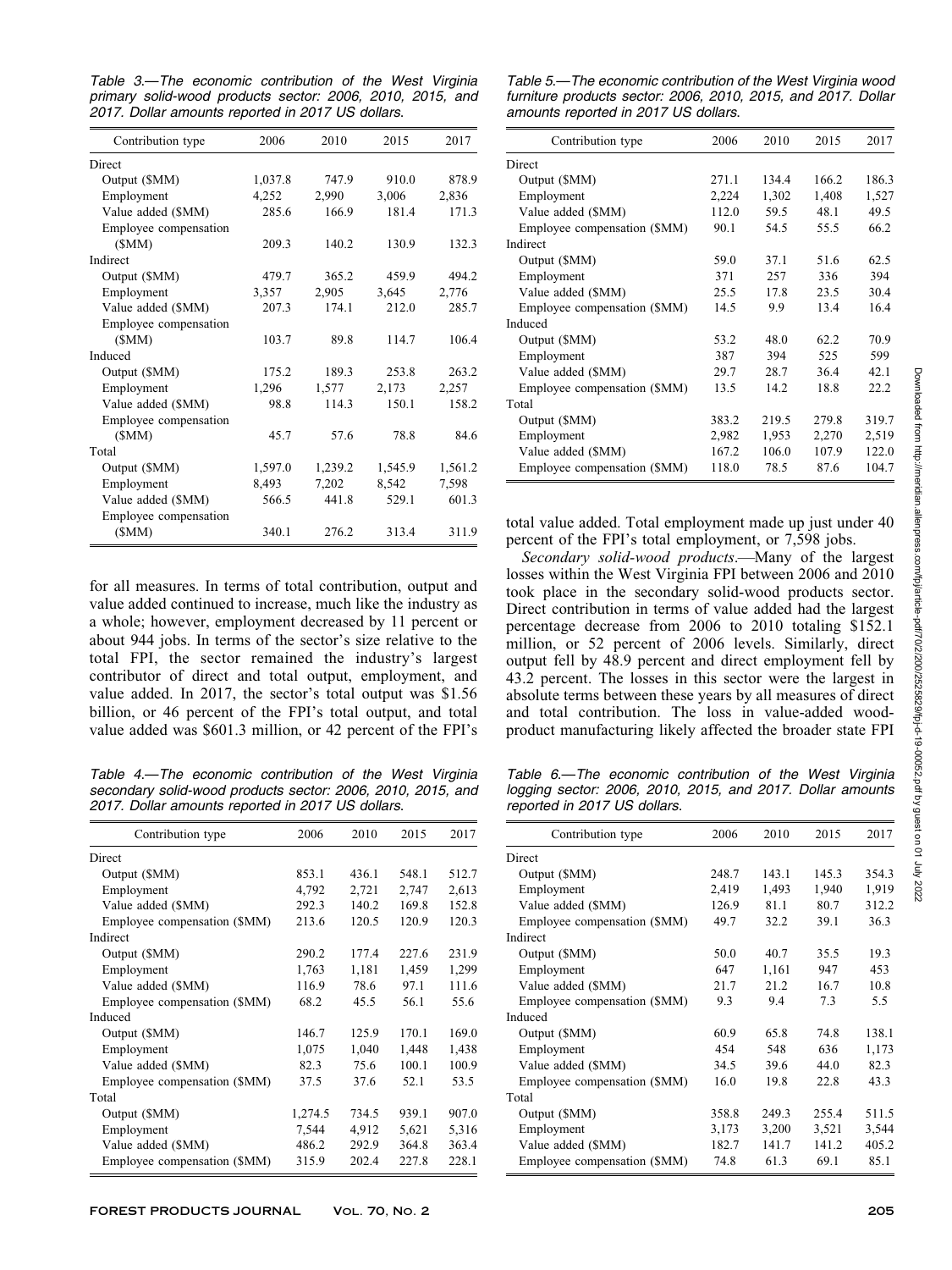Table 7.—The economic contribution of the West Virginia forestry sector: 2006, 2010, 2015, and 2017. Dollar amounts reported in 2017 US dollars.

| Contribution type            | 2006 | 2010 | 2015 | 2017 |
|------------------------------|------|------|------|------|
| Direct                       |      |      |      |      |
| Output (\$MM)                | 30.2 | 25.2 | 24.8 | 264  |
| Employment                   | 551  | 534  | 497  | 792  |
| Value added (\$MM)           | 19.3 | 17.2 | 17.5 | 22.7 |
| Employee compensation (\$MM) | 8.3  | 6.6  | 4.5  | 17.6 |
| Indirect                     |      |      |      |      |
| Output (\$MM)                | 2.9  | 2.7  | 2.5  | 1.8  |
| Employment                   | 29   | 32   | 24   | 19   |
| Value added (\$MM)           | 14   | 1.5  | 12   | 1.0  |
| Employee compensation (\$MM) | 0.5  | 0.7  | 0.6  | 0.5  |
| Induced                      |      |      |      |      |
| Output (\$MM)                | 8.8  | 9.3  | 9.7  | 20.9 |
| Employment                   | 64   | 77   | 83   | 176  |
| Value added (\$MM)           | 4.9  | 5.6  | 5.7  | 12.3 |
| Employee compensation (\$MM) | 2.2  | 2.8  | 3.0  | 64   |
| Total                        |      |      |      |      |
| Output (\$MM)                | 41.4 | 36.6 | 36.7 | 48.7 |
| Employment                   | 636  | 628  | 596  | 977  |
| Value added (\$MM)           | 25.3 | 23.9 | 24.2 | 35.8 |
| Employee compensation (\$MM) | 10.9 | 9.9  | 8.0  | 24.4 |

through the loss of the sector's demands for inputs from the logging and primary solid-wood products sectors. This loss of intersector activity also affected the broader state economy. The decreases in the sector's total contributions to the economy resulted in the loss of 2,631 jobs (34.9%), \$540 million in output (42.4%), and \$193.4 million in value added (39.8%). Despite these heavy losses, secondary solidwood products continued to be an important sector to the industry in 2010 and ranked as the second largest sector in terms of direct and total contributions in all measures behind the primary solid-wood products sector. Like the primary solid-wood products sector, this sector experienced growth from 2010 to 2015, both in direct and total contributions, for

Table 8.—The economic contribution of the West Virginia pulp, paper, and paperboard sector: 2006, 2010, 2015, and 2017. Dollar amounts reported in 2017 US dollars.

| Contribution type            | 2006  | 2010  | 2015  | 2017  |
|------------------------------|-------|-------|-------|-------|
| Direct                       |       |       |       |       |
| Output (\$MM)                | 229.0 | 209.5 | 193.7 | 150.7 |
| Employment                   | 337   | 300   | 260   | 232   |
| Value added (\$MM)           | 33.3  | 36.1  | 30.2  | 21.4  |
| Employee compensation (\$MM) | 24.8  | 22.7  | 19.5  | 15.8  |
| Indirect                     |       |       |       |       |
| Output (\$MM)                | 66.4  | 86.4  | 91.2  | 79.5  |
| Employment                   | 332   | 514   | 527   | 410   |
| Value added (\$MM)           | 25.9  | 39.0  | 40.1  | 40.5  |
| Employee compensation (\$MM) | 13.8  | 20.8  | 21.6  | 19.1  |
| Induced                      |       |       |       |       |
| Output (\$MM)                | 20.3  | 37.0  | 44.2  | 39.2  |
| Employment                   | 152   | 310   | 381   | 339   |
| Value added (\$MM)           | 11.6  | 22.4  | 26.3  | 23.7  |
| Employee compensation (\$MM) | 5.4   | 11.4  | 13.9  | 12.8  |
| Total                        |       |       |       |       |
| Output (\$MM)                | 314.8 | 332.7 | 328.3 | 269.2 |
| Employment                   | 753   | 1,124 | 1,167 | 980   |
| Value added (\$MM)           | 66.0  | 97.4  | 96.5  | 85.6  |
| Employee compensation (\$MM) | 40.4  | 54.9  | 55.0  | 47.7  |

Table 9.—The economic contribution of the West Virginia secondary paperboard and other paper products sector: 2006, 2010, 2015, and 2017. Dollar amounts reported in 2017 US dollars.

| Contribution type            | 2006  | 2010  | 2015  | 2017  |
|------------------------------|-------|-------|-------|-------|
| Direct                       |       |       |       |       |
| Output (\$MM)                | 130.2 | 92.7  | 134.8 | 109.3 |
| Employment                   | 443   | 339   | 315   | 281   |
| Value added (\$MM)           | 28.4  | 20.7  | 26.8  | 20.5  |
| Employee compensation (\$MM) | 25.7  | 18.4  | 18.9  | 16.0  |
| Indirect                     |       |       |       |       |
| Output (\$MM)                | 14.9  | 15.7  | 26.1  | 23.4  |
| Employment                   | 77    | 91    | 155   | 139   |
| Value added (\$MM)           | 6.7   | 8.1   | 13.0  | 12.5  |
| Employee compensation (\$MM) | 3.8   | 4.5   | 7.3   | 6.8   |
| Induced                      |       |       |       |       |
| Output (\$MM)                | 14.4  | 16.6  | 24.9  | 22.1  |
| Employment                   | 105   | 137   | 213   | 190   |
| Value added (\$MM)           | 8.0   | 10.0  | 14.7  | 13.3  |
| Employee compensation (\$MM) | 3.7   | 5.0   | 7.7   | 7.1   |
| Total                        |       |       |       |       |
| Output (\$MM)                | 159.3 | 125.0 | 185.7 | 154.8 |
| Employment                   | 625   | 568   | 683   | 609   |
| Value added (\$MM)           | 43.2  | 38.8  | 54.4  | 46.3  |
| Employee compensation (\$MM) | 33.1  | 27.9  | 33.9  | 30.0  |
|                              |       |       |       |       |

every measure. By 2015, secondary solid-wood products direct output and value added grew by 25.7 and 21.1 percent from 2010 levels, respectively. The higher growth rate observed in output compared with value added suggests that input costs are rising faster than value added and those input costs are being passed on in output sales. This is due to nature of output to ''double-count'' an economic activity as mentioned previously. Thus, caution must be taken when using output as a measure of economic activity. However, direct employment only grew by 1 percent. The sector's recovery did not continue through 2017, however, because it experienced across-the-board decreases in all measures of direct and total contributions between 2015 and 2017. In 2017, the sector was the second largest contributor (both in direct and total) of output and employment and third largest contributor of value added, behind the primary solid-wood products and logging sectors.

Both the primary the secondary solid-wood products sector declined between 2006 and 2017, but the secondary solid-wood products sector showed a substantially larger decline in all measures in both direct and total contributions. For example, the secondary solid-wood products sector experienced a 39 45, 48, and 43 percent decline in direct output, employment, value added, and employee compensation, respectively. The primary solid-wood products sector, on the other hand, declined by 15, 33, 40, and 37 percent in direct output, employment, value added, and employee compensation, respectively. With regard to total contribution, the solid-wood products sector declined by close to 30 percent in all measures while the primary solidwood products sector only declined by 15 percent and even gained 6 percent in value added. Wood is still being harvested in the state, but there have been considerable declines in both annual harvest removals of live trees and annual harvest removals of growing stock from 2006 to 2017 (Widmann and Cook 2008, Morin 2018). Annual harvest removals of live trees dropped by 31 percent and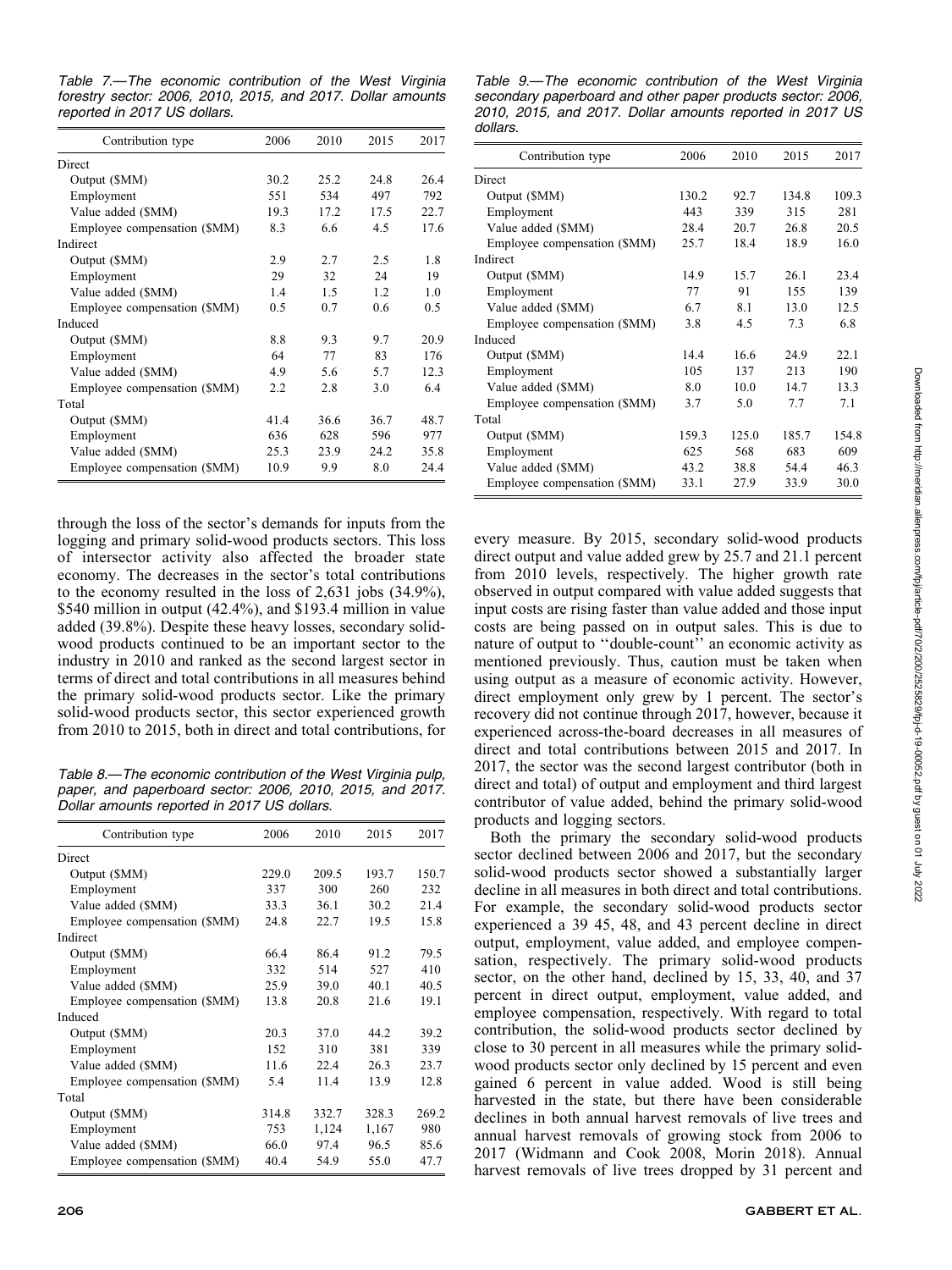annual removals of growing stock dropped 34 percent. The declines observed both in the primary solid-wood products sector and the secondary solid-wood products sector may be attributed to declining harvest in the state. In addition, industrial roundwood production (which includes saw logs, veneer, pulpwood, posts, mine timbers, and other miscellaneous products) in the state also declined by 11 percent between 2007 and 2012 (Morin et al. 2016).

Wood furniture.—The wood furniture sector witnessed the second biggest percentage losses in direct and total contributions among all sectors between 2006 and 2010 for every measure except output, in which it experienced the largest loss. Between 2006 and 2010, the wood furniture and secondary solid-wood products sectors were the only sectors to lose larger percentages of all their direct contributions than the industry as a whole. Although the wood furniture sector experienced smaller losses in absolute terms, the sector's losses of total contributions to the broader state economy were still substantial, with 1,028 jobs being lost (34.5%) alongside a \$163.7 million decrease in output (42.7%) and \$61.2 million decrease in value added (36.6%). From 2010 to 2015, the sector witnessed badly needed increases in direct output and employment, increasing 23.6 and 8.1 percent, respectively. Despite a continued reduction in direct value added of 19.2 percent, or \$11.4 million, from 2010 to 2015, the sector's total contribution rose for all measures. The increases in the sector's total contributions were generally on par with those of the industry, but below those of the industry in terms of value added. This resulted in the sector not substantially growing its share of overall industry total contribution over this period. Between 2015 and 2017, the wood furniture sector was the only major FPI sector to experience increases in both direct and total contributions in all measures. The largest improvement was in direct output, which increased by 12.1 percent from 2015 levels. Total output increased by an even larger percentage, gaining 14.2 percent from 2015 levels.

Logging.—The logging sector also experienced significant decreases in direct contribution from 2006 to 2010. In terms of direct output and employment, the percentage losses were greater than that of the industry as a whole. However, in terms of total contribution, output and value added declined while employment increased slightly, adding about 27 jobs, or a 0.9 percent increase. This suggests that the logging sector's demand for inputs was supporting a much larger amount of employment in other sectors of the economy. From 2010 to 2015, this sector showed a slight improvement in direct and total output, increasing 1.6 and 2.4 percent, respectively.

Direct and total employment experienced much greater growth, increasing by 29.9 percent, or 447 jobs (19.1% of West Virginia FPI total employment), and 10 percent, or 321 jobs (10% of West Virginia FPI total employment), respectively. Direct and total value added did not increase, but only declined by just under 1 percent from 2010 levels. From 2015 to 2017, the logging sector experienced larger increases in direct contributions of output and value added, despite a slight decrease in employment. The largest growth took place in the sector's direct contribution of value added, which rose by \$231.5 million, or nearly three times its 2015 value of \$81.1 million.

Direct output also grew significantly, increasing by 143.9 percent from 2015 levels. Total contribution improved considerably for all measures, with output and value added exhibiting the largest growth again. Employment only grew by just under 1 percent. The immense growth in logging sector value added between these years is likely attributable to a combination of factors. The growth is not also seen in employee compensation; therefore, it is likely partially due to more efficient logging operations by owner-operators in mechanized logging operations. A contributing factor may also be an increase in logging for clearing timber for gas pipeline right-of-ways between these years as a result of the boom on Marcellus shale gas drilling, which, if the timber is nonmerchantable, results in an increase in proprietor income but not in the costs associated with traditional logging operations. In general, there was also an 11 percent increase in timber harvest during this period (Morin 2016, 2018).

Forestry.—In 2006, the forestry sector was the smallest industry sector by every measure except for employment. Despite decreases in direct and total contributions for all measures between 2006 and 2010, the forestry sector fared much better than the industry overall. The particularly muted decrease in employment resulted in the sector accounting for 5.5 percent of the industry's overall direct employment in 2010, compared with 3.7 percent in 2006. Between 2010 and 2015, direct and total employment fell by 7 and 5 percent, respectively. Direct output continued to decrease during this period, but total output showed a slight improvement, increasing by just under 1 percent. Direct and total value added grew by just under 2 percent. This sector performed much better between 2015 and 2017. Direct contributions increased for all measures with the greatest growth observed in employment, which increased by 59.3 percent. Similarly, total contributions also increased for all measures with employment increasing by 63.9 percent. Just like the logging sector, the recovery of this sector between 2015 and 2017 may be attributed to an increase in harvest activity in the state during this period, either from timber harvest in forest lands or clearing of right-of-ways for Marcellus shale drilling. Annual harvest removals of live trees and growing stock trees both increased by 11 and 9 percent, respectively, between 2015 and 2017 (Morin 2016, 2018).

Pulp, paper, and paperboard.—Despite losses in direct contributions of output and jobs, direct value added increased from 2006 to 2010. The pulp, paper, and paperboard sector was the only industry sector in which total contributions increased in all measures between 2006 and 2010. The largest gains were observed in total employment and value added, increasing by 49.2 and 47.6 percent, respectively.

Total output only increased by 5.7 percent, or about \$17.9 million. Between 2010 and 2015 the sector saw continued decreases in direct contributions of output and employment. However, unlike the changes between 2006 and 2010, direct value added also decreased by 16.2 percent. In terms of total contributions, only employment showed an improvement, gaining 43 jobs from 2010 levels. Between 2015 and 2017, this sector experienced declines in both direct and total contributions for all measures. In fact, the most substantial percentage decreases in direct contributions of any FPI sector took place in the pulp, paper, and paperboard sector. A decrease of 29 employees working in the sector led to it being ranked last in terms of direct employment for 2017.

Secondary paperboard and other paper products.— Similar to the pulp, paper, and paperboard sector, the secondary paperboard and other paper products sector also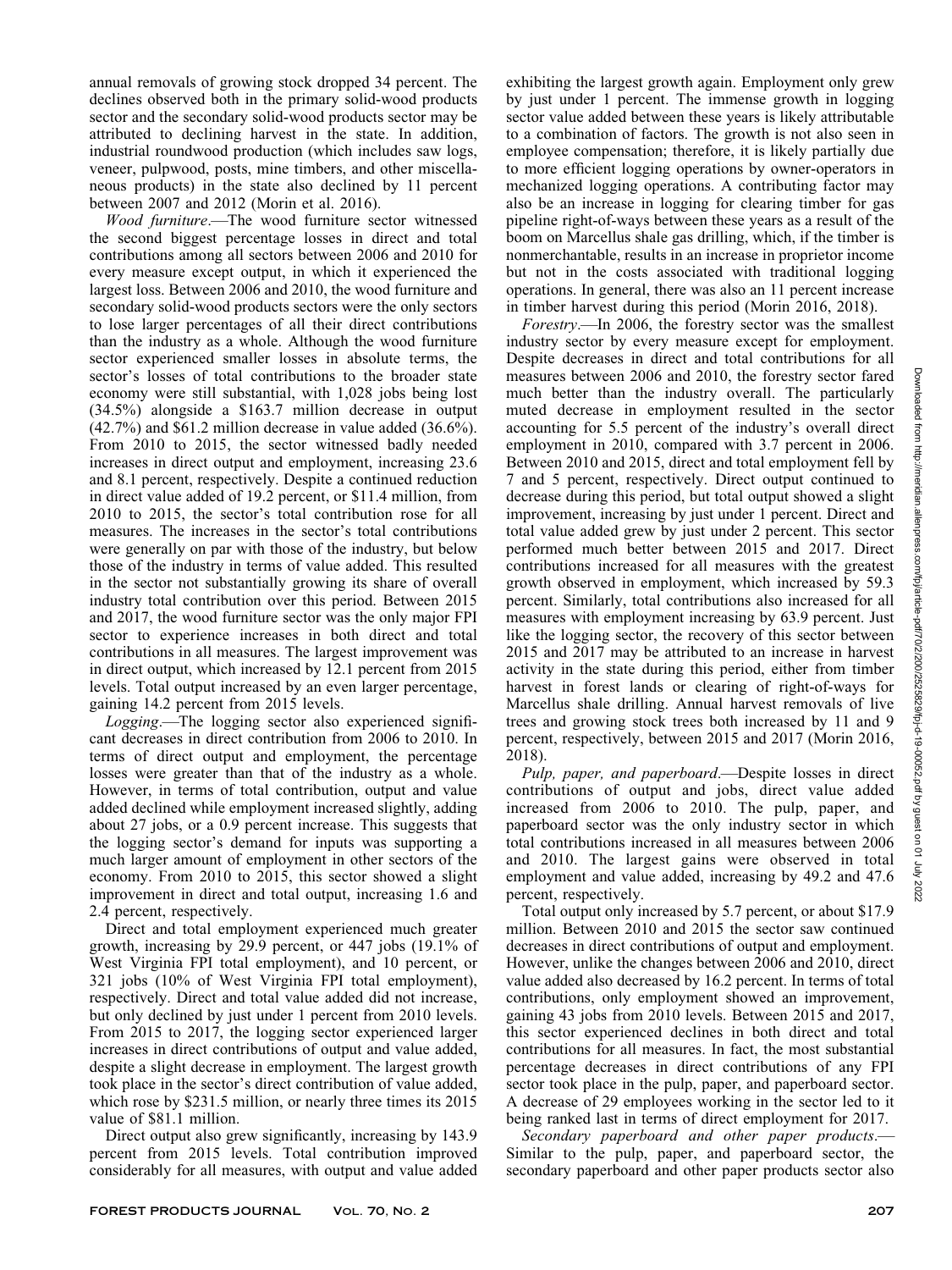

Figure 1.—Total new privately owned housing units started in the United States from 2006 to 2018 (Source: US Census Bureau 2019).

experienced decreases in direct contributions of output and employment from 2006 to 2010. However, in addition to direct output and employment, this sector also experienced a decline of \$7.7 million in value added, or about 27 percent from 2006 levels. Total contributions also decreased from 2006 to 2010 for all measures with the largest reduction coming from output. Total output decreased by 21.6 percent from 2006 levels. For the period 2010 to 2015, this sector showed improvement in both direct and total contributions except in direct employment, which fell by 7.1 percent. The largest percentage gain of any direct contribution took place in the sector's direct output, which rose by a substantial 45.4 percent from 2010 to 2015. Like the pulp, paper, and paperboard sector, this sector saw double-digit percentage decreases for all measures of direct and total contributions. Despite a favorable trend between 2010 and 2015, this sector suffered during the period of 2015 to 2017. Direct and total contributions declined in all measures evaluated during this period. The largest reduction in direct contribution was in value added, decreasing by 23.6 percent from 2015 levels. With respect to total contribution, output had the largest decrease at 16.7 percent.

## Discussion and Conclusions

The West Virginia FPI has undergone significant changes since the last assessment of the industry's economic contribution in 2005. Continuing pressures of global competition, increasing automation, and the immense repercussions of the recession of the mid-to-late 2000s similarly affected many industries in the state. The period 2006 to 2010 illustrates a significant decline in the West Virginia FPI's economic contributions to the state's economy and is consistent with the performance of the US housing market, which suffered massive decline beginning in 2006 that eventually led to a severe recession in 2008. In fact, there was a sharp decline in new privately owned housing starts in the United States beginning in 2006 (Dahal et al. 2015) Moreover, Keegan et al. (2011) reported that the period 2009 to 2011 exhibited the worst homebuilding and wood products markets since the Great Depression. The FPI in other regions of the country was also severely affected by the collapse of the housing market and economic recession the northern region of the United States experienced employment decline of approximately 28 percent between 2005 and 2010. Similarly, Hodges et al. (2011) found that FPI employment in the southern United States decreased by 25 percent from 2005 to 2010. The total economic impacts of Ohio's forest-based industries also declined between 2001 and 2011 (Coronado et al. 2015). In Mississippi, the FPI also severely declined after 2006 (Dahal et al. 2013). Out west, sales of wood and paper products dropped by 31 percent and employment in the forest industry declined by 71,000 workers between 2005 and 2009 (Keegan et al. 2011). These clearly indicate how the FPI in general is closely tied to trends in the housing market, and the West Virginia FPI is no different. The West Virginia FPI started to experience considerable

that followed. Woodall et al. (2011) found that the FPI of

improvement for the period 2010 to 2015, with both direct and total contributions increasing for all measures. This trend is again consistent with the performance of the US housing market during this period, where recovery started picking up after the housing market collapse beginning in 2006. For example, total new privately owned housing units began increasing from 2010 to 2015 (Fig. 1). This trend continued from 2015 through 2018 but at a much slower pace. The same can be observed for West Virginia's FPI during this period. From 2015 to 2017, the FPI in West Virginia experienced continued improvement, although with limited increases in direct contribution levels in terms of output and employment. However, it has fared better than neighboring state Kentucky. During this time, Kentucky experienced a slight decrease in direct output and employment (Stringer et al. 2018). Multiplier values continued to increase in 2017 but remained lower when compared with those reported for Michigan. The associated multipliers for the overall Michigan FPI for employment and output were 2.52 and 1.77, respectively (Leefers 2017). Kentucky also reported a higher employment multiplier of 2.27 but a more comparable output multiplier of 1.59 (Stringer et al. 2018). Ohio's FPI multipliers were also higher for all measures. According to Coronado et al. (2015), Ohio had FPI multipliers of 2.25 for employment, 2.13 for value added, and 1.60 for output. The lower multiplier values for West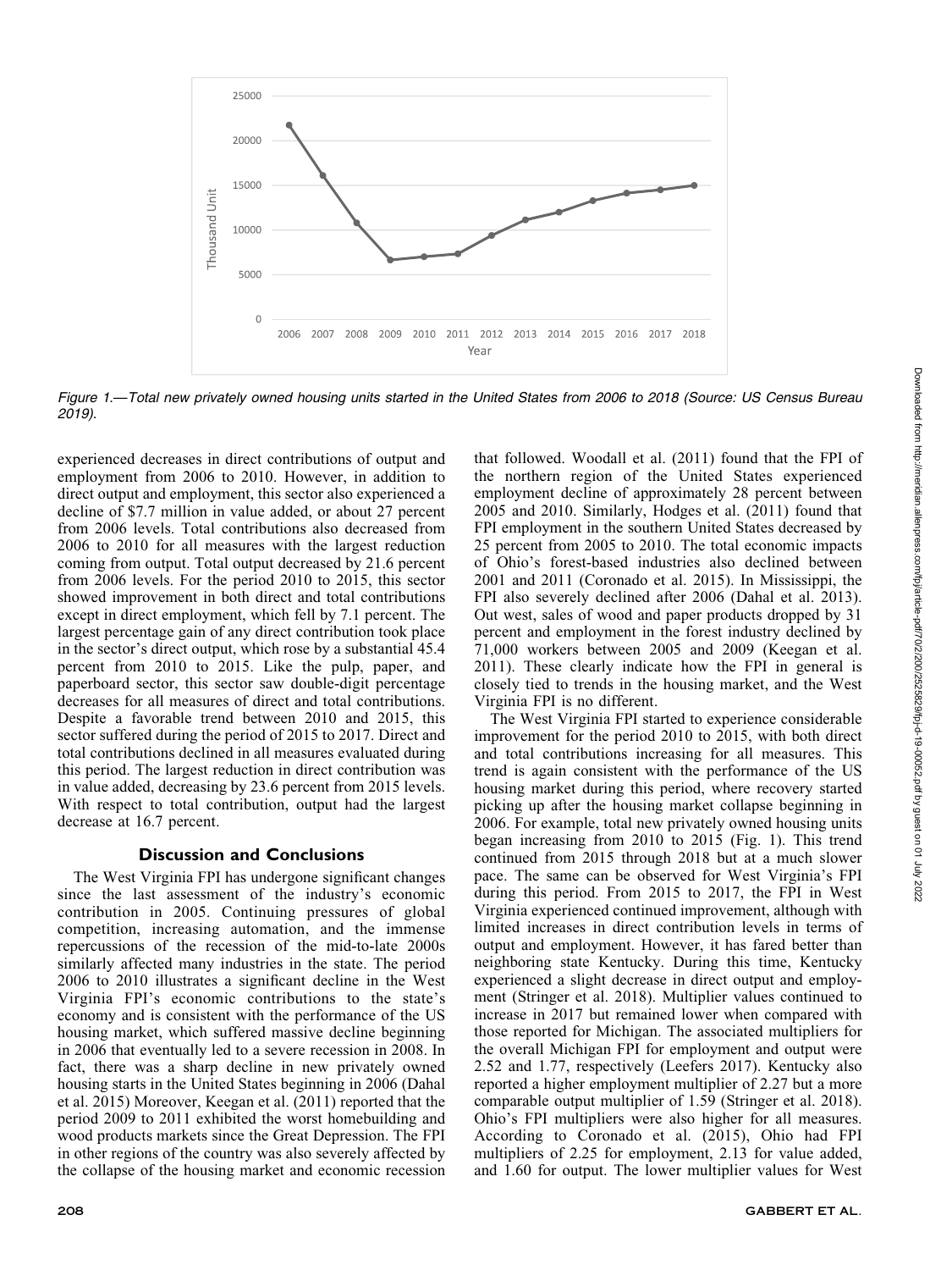indicative of a less diverse, more rural economy. In addition, geographically, West Virginia is a much smaller state. Regions with a small geographic extent will have lower multipliers compared with larger regions because of larger leakage (Klemperer 2003). Between 2015 and 2017, the industry's share of the state's employment and gross state product increased, indicating the industry outperformed the overall state economy over those years. The jobs, revenue, and employee compensation that the industry provides are crucial to the state and its residents. In 2017, the FPI was found to be a significant industry in the state's economy, directly contributing 1.1 percent of all employment and 1.0 percent of gross state product. Furthermore, FPI activity supported 2.2 percent of all employment and 1.8 percent of gross state product in the broader state economy through its Despite the improving trend in the West Virginia FPI, the overall changes in the economic contributions of the state's

FPI from 2006 to 2017 reflect an industry that largely failed to return to the levels of total contributions the industry provided to the state in 2006. Certainly, in terms of total sales and jobs, the industry supported less in the state economy in 2017 than it did in 2006. However, in terms of total valued added, or contribution to gross state product, the industry did show improvement over 2006 levels. Though, closer examination of the data has shown that these gains arose as a result of increases in induced contributions and, to a lesser extent, indirect contributions that were spurred by the industry but took place in the broader economy. This growth in nondirect industry contributions relative to direct contributions was reflected by growth in multiplier values and was a common thread found across the years, sectors, and measures of contribution analyzed. This trend illustrates that although direct industry economic activity declined, the interindustry activity and spending of personal income by workers and proprietors that arose as a result of the industry's operations increased within the state. In addition, the increase in induced contributions can also be an effect of a stronger and more vibrant economy as well as increased domestic spending, especially during the recovery period. This increase in household spending could be driven by increase in personal income in the state. West Virginia experienced about 1.1 percent average annual growth in real per capita income and in 2017 per capita personal income in the state stood at 75 percent of the national average (Bureau of Business and Economic Research 2019). The added activity in the broader economy is, of course, beneficial to the state, but it is important not to lose sight of the fact that the underlying direct contributions of the FPI in 2017 were still well below those experienced in 2006.

Virginia compared with neighboring states are generally

total contributions.

The failure of the industry to return to 2006 levels of economic contribution is partially reflective of the fact that the demand for products used in housing construction was overinflated in 2006, which came to a halt with the collapse of the housing market. However, it also suggests that longer term pressures on the industry continue to negatively affect industry economic contribution. The offshoring of valueadded hardwood industries, paired with the continued increase in automation, have continued to produce disruptions for the eastern US hardwood industry over the past two decades (Luppold and Bumgardner 2016). In addition to these longer term trends, new challenges have emerged, such as the uncertainty many forest products firms face about future access to the foreign markets upon which they have been increasingly dependent. Additionally, statespecific challenges, such as poor human capital outcomes and competition for resources from emerging industries like those related to the Marcellus shale natural-gas boom, are also likely cause for lack of growth in the industry's direct economic contributions to the state. The Marcellus shale natural-gas boom has certainly influenced FPI development over the past decade, with much of the state's economic development resources aimed at developing natural gas exploration and downstream activity. Shifting environmental regulatory requirements that support natural gas extraction and plentiful supplies of natural gas from Marcellus shale have expanded demand from the utilities sector, causing continued growth in the oil and natural gas industry (Lego et al. 2014). In addition, the natural gas industry has made considerable investments in the state to pay for well drilling, mineral royalties, and pipeline infrastructure, among other investment costs totaling \$40 billion between 2010 and 2016, which provided a significant boost to the state's economy (Bowen 2018). The construction of the Appalachian Underground Gas Storage Hub is also a top economic priority for the state's governor, financed by a combination of private investment and a \$1.9 billion loan from the Department of Energy (Patterson 2019). Although this has generally been viewed as part of the state's effort to offset the long-term decline in coal production, it has also likely stunted the development of the state's FPI. For example, higher wages in the oil and gas industry have created labor competition for the FPI, particularly in the logging sector. Timber resource conditions and labor may also be contributing factors. Pelkki and Sherman (2020) found total economic contributions of forest industry in the United States to be correlated to timber removals and rural population. As mentioned earlier, timber harvest removals in West Virginia fell by as much as 34 percent between 2006 and 2017, although annual net growing stock have increased (Widmann and Cook 2008, Morin 2018). West Virginia's population also fell by 0.50 percent during this time period (US Census Bureau 2020), which can affect the available workforce. In fact, the state's civilian labor force fell by 3 percent during the same time period. However, the growth of the industry's nondirect support of the broader state economy, relative to the size of the industry itself, is something that should be leveraged. This growth, which is represented by the industry's increasing multiplier values, should be viewed as an opportunity because any growth in the industry would not only benefit FPI businesses and their workers, but would also benefit the broader state economy. Larger multiplier values for the industry mean that it has become more integrated and dependent on the state economy (Coronado et al. 2015). The multiplier values that were found for the industry reflect a potential economic advantage over other industries such as tourism and outdoor recreation. The ability of the FPI to not only coexist with these industries but to complement them is a key advantage of the industry.

With regard to the performance of the individual FPI sectors in West Virginia, the trend in economic contributions for the most part follows that of the overall FPI industry. The primary solid-wood products sector remained the largest component of the FPI industry over the period evaluated in terms of direct output. Although this sector experienced immense decreases in direct contributions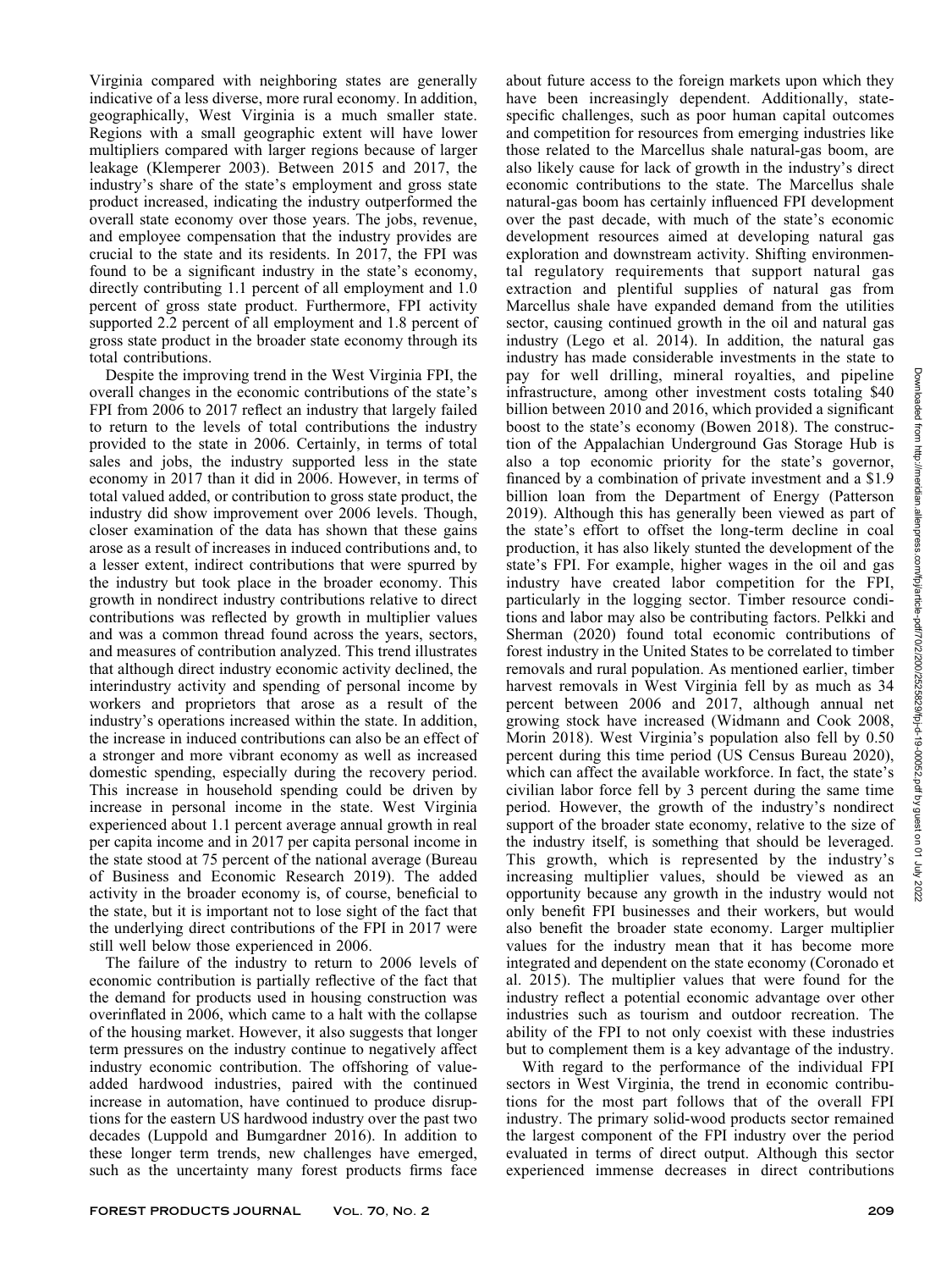between 2006 and 2017, it was found to be somewhat more resilient and, as of 2017, had the largest total contributions of any sector by all measures analyzed. The industry's transition away from the more value-added sectors of the industry and into primary solid-wood products may be illustrative of the industry becoming more reliant on exporting its forest resources to be used in value-added processes outside of the state. West Virginia has a history of exporting its natural resources outside of the state for further processing, and the relative health of the logging and primary solid-wood products sectors when compared with the value-added sectors is indicative of this. In an attempt to develop a more diverse FPI in the future, efforts should be made by economic development authorities and industry proponents to attract and grow the value-added sectors of the industry, connect FPI firms along the value-chain, and improve transportation infrastructure within the state. These efforts would not only grow FPI direct contributions but would reverberate throughout the broader economy as economic leakages are contained within the state.

The two sectors most closely tied to the housing market, the secondary solid-wood products and wood furniture sectors (Dahal et al. 2013), experienced the largest relative decreases in direct contributions from 2006 to 2010. Despite a partial recovery in the sectors from 2010 to 2015, by 2017 the largest percentage decreases in direct contribution from 2006 levels were found in these sectors. The secondary solid-wood products sector showed recovery between 2010 and 2015, but it did not continue through 2017. This could be partly due to a 2.5 percent decrease in housing starts, as measured by new private housing units authorized by building permits, in West Virginia between 2015 and 2017 (US Census Bureau 2020). The losses in the state's secondary solid-wood product sector have immense consequences for the industry as a whole. The inability of the sector to regain its footing in recent years is even more troubling. As this sector continues to struggle, the primary solid-wood products manufacturers and other FPI sectors are becoming increasingly dependent on business with secondary wood product manufacturers outside of the state, which results in further loss in overall economic contribution to the state. With regard to the wood furniture sector, it should be noted that, preceding the housing market collapse of the mid-2000s, this sector had already been in decline since the late 1990s (Luppold and Bumgardner 2016, Howard et al. 2017).

Therefore, those losses in the sector prior to 2006 were not captured by this analysis. Losses in the broader wood furniture sector were largely attributed to the decline in housing construction and the longer term trend of offshoring wood processing (Woodall et al. 2011). The wood furniture industry in the United States did start to stabilize in 2012 and has shown continued growth into 2016, growing 2.9 percent annually in production (Howard et al. 2017). The performance of West Virginia's wood furniture sector is consistent with this trend because the sector started to improve for the period 2010 to 2015 except for direct value added. It continued to show improvement for the period 2015 to 2017 with both direct and total economic contributions increasing for all measures. In order for the state to realize the full economic potential of its forest resources, an effort must be made to cultivate and grow new and existing activity within the secondary solid-wood products and wood furniture sectors. These sectors not only

solid-wood products sector's employee compensation in 2017 is 63% to 91% higher compared with logging, forestry, pulp and paper, and secondary paperboard and other paper products sectors; the wood furniture sector is 20% to 76% percent higher compared with these sectors), but they also provide in-state demand for the state's primary forest resources. The pulp and paper–related sectors, which have traditionally not been a feature of the industry in the state, although small, were reflective of the industry as a whole between 2006 and 2017. These sectors experienced substantial decreases in direct

contributions during the period evaluated and mixed changes in total economic contributions. The primary pulp, paper, and paperboard sector, however, fared somewhat better than the more value-added sector of secondary paperboard and other paper products. The decline in employment, particularly for the period 2015 to 2017, in these sectors maybe reflective of increasingly automated sectors requiring a smaller but more highly skilled workforce. Brandeis and Hodges (2015) also observed a decreasing trend in the pulp and paper sector in the southern states. The falling demand for paper and print as electronic communications continue to grow is likely to continue disrupting these sectors; however, increases in demand for paperboard shipping containers could potentially offset some of these decreases.

produce large numbers of relatively high-paying jobs compared with other FPI sectors (e.g., the secondary

Both the forestry and logging sectors have shown signs of recovery for the period 2015 to 2017. In fact, these two sectors showed the largest improvement during this period except for employment for the logging sector. While logging sector output and value added have made significant gains since 2006, employment suffered substantial losses. It has been shown that a potential cause of the downturn in logging employment in the state may be the emergence of the natural gas industry's demands for labor due to Marcellus shale exploration (Grushecky and Wang 2013). Another cause may come in the form of increasing worker compensation costs, which have put downward pressure on logging employment (Casto 2018). The state legislature recently passed a bill that would remove the surcharge on all West Virginia businesses effective December 31, 2018. According to the director of the West Virginia Division of Forestry, this landmark legislation should result in more affordable workers' compensation rates, providing insurance coverage to an FPI that has been virtually denied insurance for years (Casto 2018). This move by the state should help the logging industry recover. The state is also facing an aging workforce coupled with a deficit of new younger workers to fill the void, which likely is contributing to the failure of logging employment to return to historical levels. The general increase in the number of mechanized logging operations, as well as the economic downturn's effect of ''weeding out'' less efficient hand-felling logging operations, are also likely contributing factors. To address these issues, the state should not only focus on traditional skill development but on recruitment efforts aimed at the younger workforce. Recruitment efforts may benefit from emphasizing the technological advances in the sector to potential workers who may have a distorted view of the industry as it exists today. Continuing investment in technology is important to make logging more attractive to the younger workforce. As family-owned logging operations struggle to ''pass down''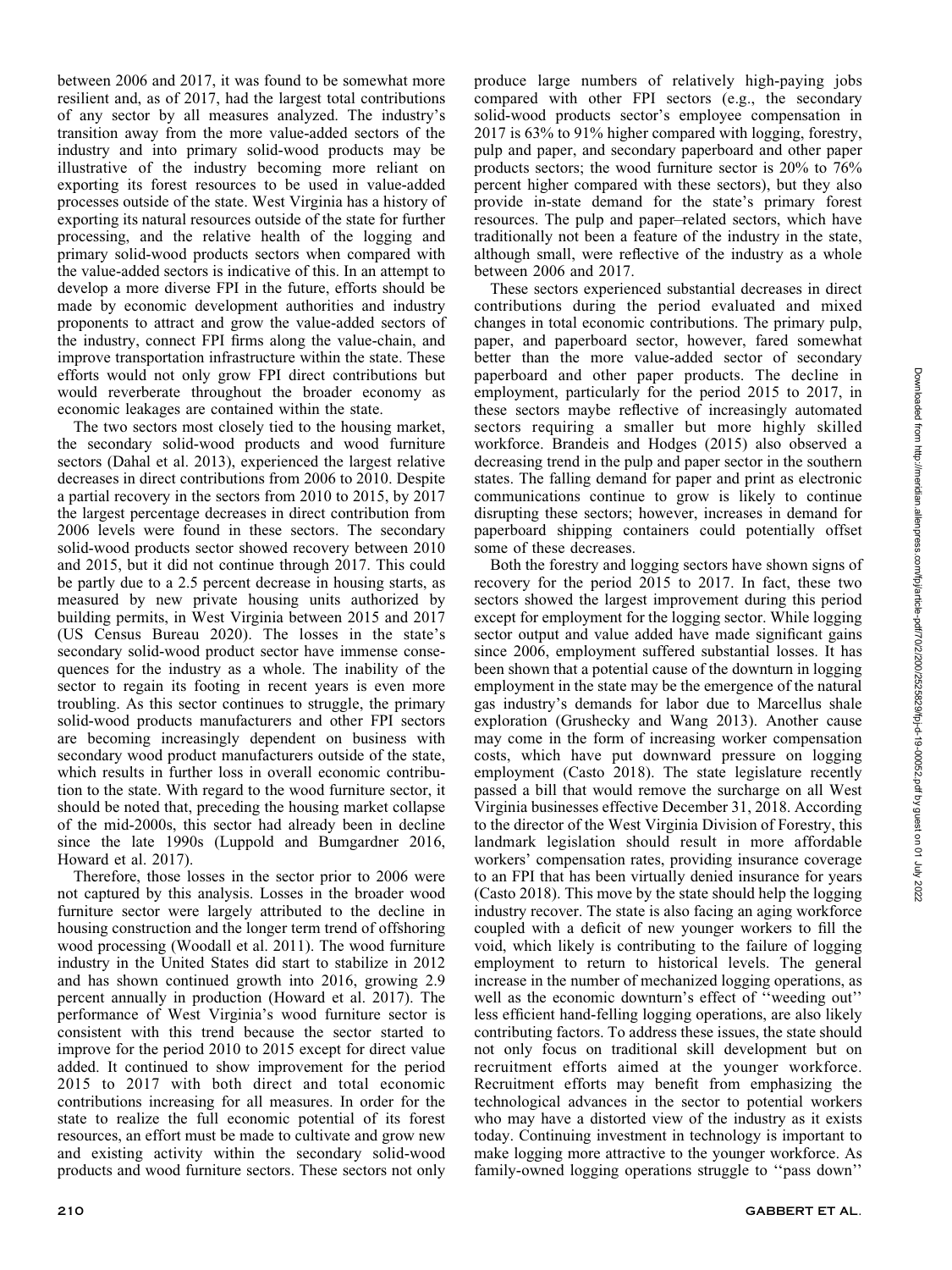their businesses to younger generations, investments in outreach and education must be made by industry leaders in conjunction with educational and workforce development officials to showcase how industry technology has developed in recent decades.

To grow West Virginia's FPI, concerted efforts must be made by the state's policymakers, economic development authorities, industry advocates, and entrepreneurs. As mentioned earlier, efforts should be centered on the valueadded sectors of the industry, particularly the secondary solid-wood products and wood furniture sectors. The losses of these sectors in the state not only affect firms and workers of these particular sectors but are felt throughout the industry through the loss of potential intrastate activity among the individual forest products sectors. The increasing reliance of the industry on exporting the state's forest resources for value-added processing outside of the state is a major leakage of potential economic activity. Investments made to induce growth in the value-added wood-product manufacturing sectors of the industry would produce a greater return through spurring broader industry-wide activity. Specifically, investment in research and development in wood processing technologies, as well as training current and potential FPI workers for those new technologies, should absolutely be a part of a concerted effort to not only grow the FPI in the state but develop it. State policy officials and some forest products companies have started to invest in efforts to grow the FPI in the state. For example, the current governor of the state has proposed a ''Timber Industry Plan'' to encourage growth of the timber industry and to attract sawmills, processing plants, and furniture manufacturers to the state (Marks 2017). Part of the plan includes creating a worker's compensation insurance risk pool for loggers to reduce their premiums; pursuing investments on biomass energy plants; finishing Corridor H to provide easier access to east coast markets and ports; helping companies market their products for export and to domestic costumers; promoting additional forestry training courses at community colleges; connecting logging operations to existing industry to recycle their excess heat production to run lower cost dry kilns so that more timber can be processed locally; and pushing for a federal subsidy that supports hardwood manufacturing. Some forest products companies are also making investments in upgrading their facilities. These proposed policy actions by the current government and continued investments by existing forest products companies will strengthen the role of the FPI as an economic driver in the state. Continued research into the economic contribution of the state's FPI is also needed in order to track industry performance over time to address key economic issues faced by the FPI industry as a whole and its component sectors.

### Acknowledgments

The work upon which this publication is based was funded in part by Appalachian Regional Commission (ARC) Project: Hardwood Industry Cluster Strategic Plan (ARC Project Number: PW-18706-TA) in partnership with the Randolph County Economic Development Authority, Elkins, West Virginia.

## Literature Cited

American Sportfishing Association. 2019. Economic impacts of recreational fishing—West Virginia. https://asafishing.org/state-reports/ economic-impacts-of-recreational-fishing-west-virginia/. Accessed January 13, 2020.

- Bowen, E. 2018. Natural gas investment in West Virginia: 2010–2016. Bureau of Business and Economic Research, West Virginia University. https://researchrepository.wvu.edu/cgi/viewcontent. cgi?article=1305&context=bureau\_be. Accessed January 20, 2020.
- Brandeis, C. and D. G. Hodges. 2015. Forest sector and primary forest products industry contributions to the economies of the southern states: 2011 update. J. Forestry 113(2):205–209.
- Bureau of Business and Economic Research. 2019. West Virginia economic outlook 2019–2023. https://researchrepository.wvu.edu/cgi/ viewcontent.cgi?article=1303&context=bureau\_be. Accessed December 9, 2019.
- Casto, J. E. 2018. WV's storied forests a continuously renewable resource. Charleston Gazette- Mail. https://www.wvgazettemail.com/ dailymailwv/daily\_mail\_features/wv-s-storied-forests-a-continuouslyrenewable-resource-daily-mail/article\_49ba8cb6-731e-576f-baf8- 1f1c23dd3c86.html. Accessed January 6, 2019.
- Cheney, P. 2018a. Explaining the Type SAM Multiplier. https:// implanhelp.zendesk.com/hc/en-us/articles/115009674768-Explainingthe-Type-SAM-Multiplier. Accessed November 11, 2018.
- Cheney, P. 2018b. IMPLAN sectoring & NAICS correspondences. https://implanhelp.zendesk.com/hc/en-us/articles/115009674428- IMPLAN-Sectoring-NAICS-Correspondences. Accessed November 19, 2018.
- Childs, R. A. 2005. West Virginia's forests: Growing West Virginia's future. West Virginia University Bureau of Business and Economic Research. http://www.wvforestry.com/Economic%20Impact%20Study. pdf. Accessed June 3, 2018.
- Clouse, C. 2019. Output, value added, & double counting. https:// implanhelp.zendesk.com/hc/en-us/articles/360025171053-Output-Value-Added-Double-Counting. Accessed November 21, 2019.
- Coronado, C. J., S. N. Matthews, and T. E. McConnell. 2015. Forestry and forest products in Ohio: 2011 economic impacts with comparisons to 2001 values. *Wood Fiber Sci.*  $47(2)$ :  $1-11$ .
- Dahal, R. P., J. E. Henderson, and I. A. Munn. 2015. Forest products industry size and economic multipliers in the US south. Forest Prod. J. 65(7/8):372–380
- Dahal, R. P., I. A. Munn, and J. E. Henderson. 2013. Economic impacts of the forest products industry in the South (2009). Presented at the Southern Economics Association Annual Meeting, February 3–5, 2013, Orlando, Florida.
- Grushecky, S. T. and J. Wang. 2013. The impact of natural gas development on forest operations in West Virginia. https://www.cofe. frec.vt.edu/documents/2013/Grushecky\_Wang.pdf. Accessed January 13, 2019.
- Henderson, J. E. and G. K. Evans. 2017. Single and multiple industry economic contribution analysis using IMPLAN. Forest and Wildlife Research Center, Research Bulletin FO468. Mississippi State University, Mississippi State. 12 pp.
- Henderson, J. E., O. Joshi, S. Tanger., L. Boby, and W. Hubbard. 2017. Standard procedures and methods for economic impact and contribution analysis in the forest products sector. J. Forestry 115(2):112–116.
- Hodges, D. G., A. J. Hartsell, C. Brandeis, T. J. Brandeis, and J. W. Bentley. 2011. Recession effects on the forests and forest products industries of the south. Forest Prod. J. 61(8):614–624.
- Howard, J. L., D. B. McKeever, and S. Liang. 2017. U.S. forest products annual market review and prospects, 2013–2017. Research note FPL-RN-0348. USDA Forest Service, Forest Products Laboratory, Madison, Wisconsin. 11 pp.
- Joshi, O., J. E. Henderson, S. M. Tanger, L. A. Boby, M. H. Pelkki, and E. L. Taylor. 2017. A synopsis of methodological variations in economic contribution analyses for forestry and forest-related industries in the US south. J. Forestry 115(2):80–85.
- Keegan, C. E., C. B. Sorenson, T. A. Morgan, S. W. Hayes, and J. M. Daniels. 2011. Impact of the great recession and housing collapse on the forest products industry in the western United States. Forest Prod. J. 61(8):625–634.
- Klemperer, W. D. 2003. Forest resource economics and finance. Self published. W. D. Klemperer, Blacksburg, Virginia. 551 pp.
- Leefers, L. A. 2017. Statewide report: Forest product industries' economic contribution to Michigan's economy—2017 update. Mich-